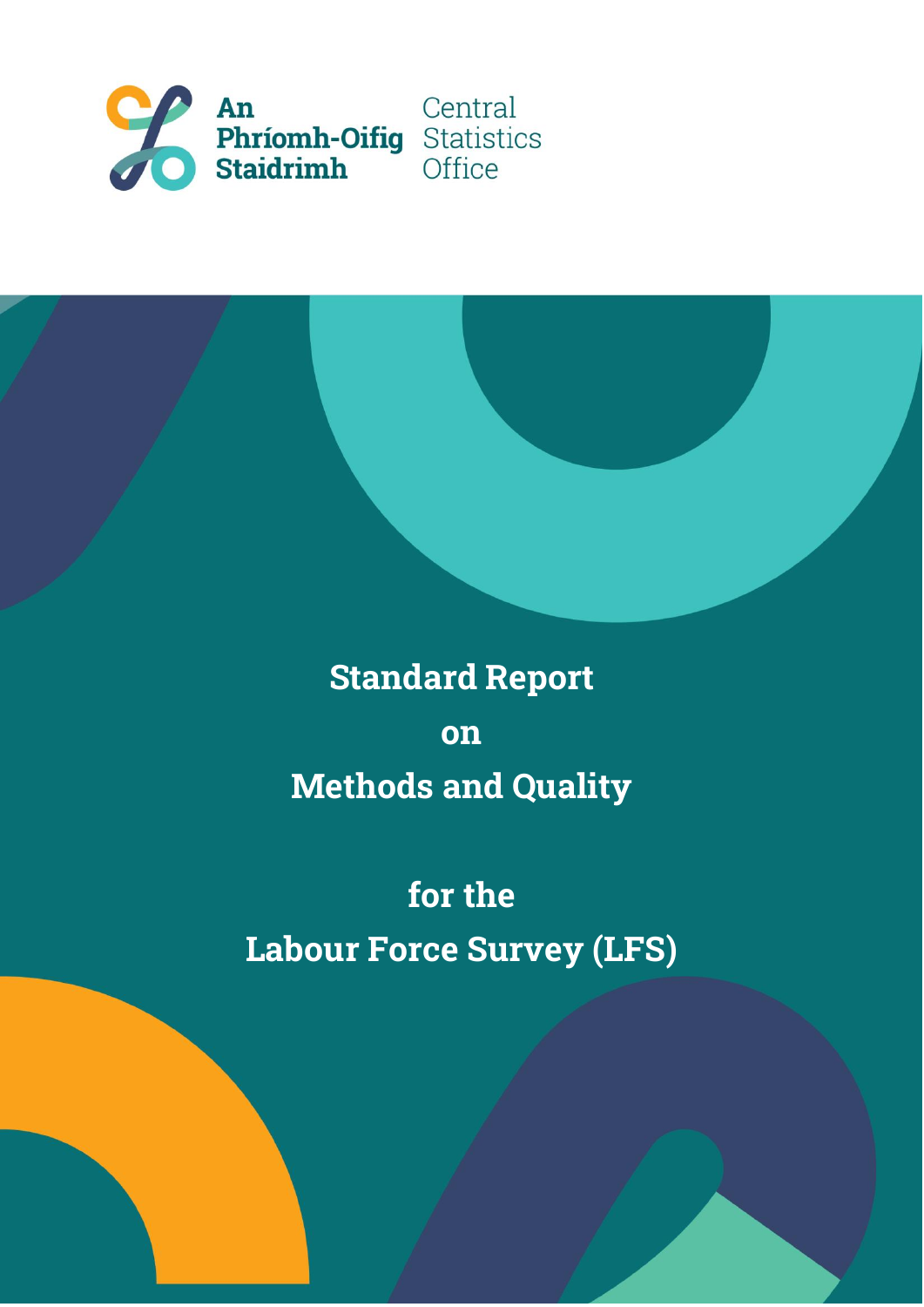

# **Standard Report on Methods and Quality**

# **for the Labour Force Survey (LFS)**

This documentation applies to the current reporting period: **2021 – Quarter 4**

Last edited: < 28<sup>th</sup> February 2022>

CENTRAL STATISTICS OFFICE Skehard Road, Cork 021 4535000 www.cso.ie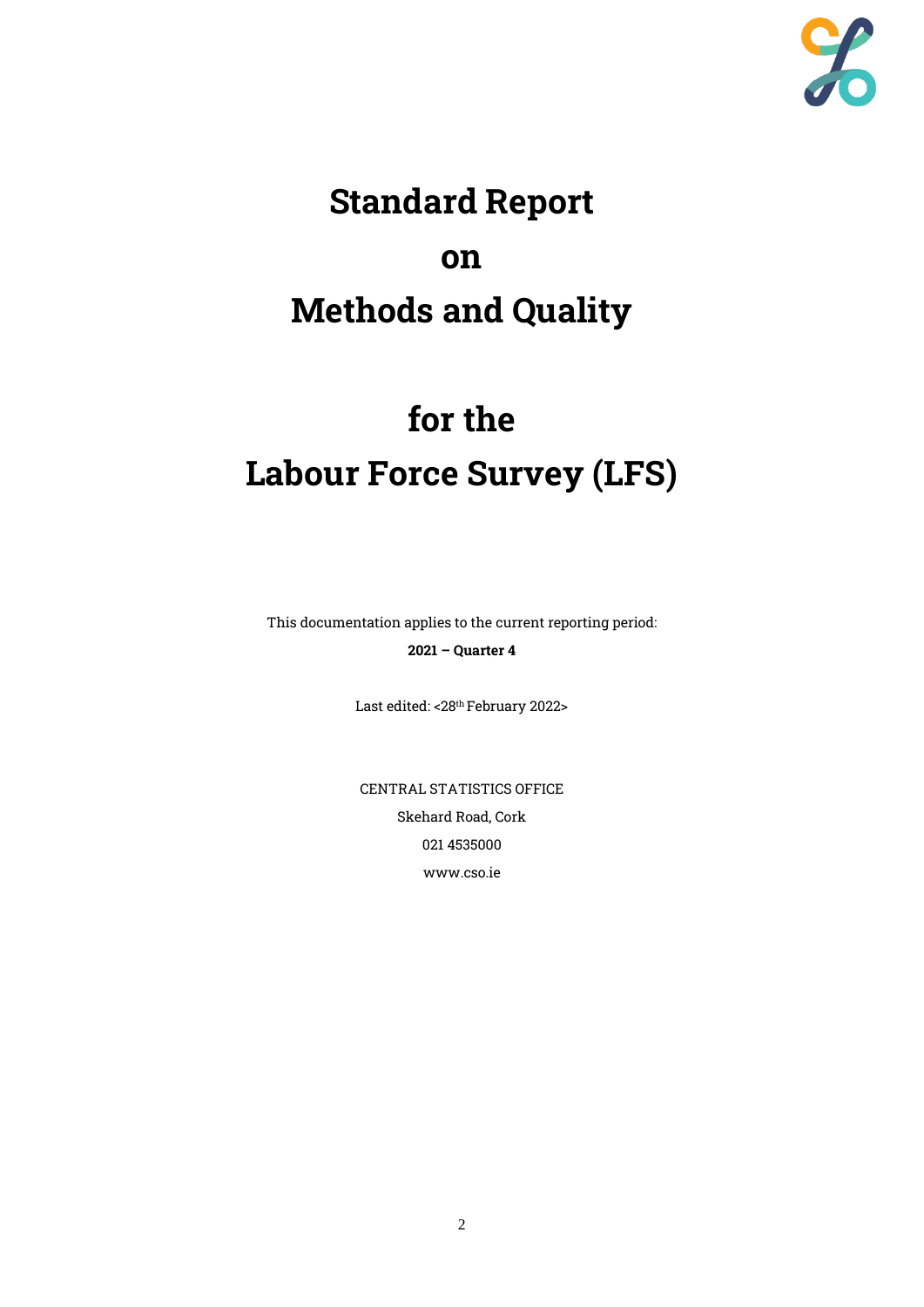

# **Table of Contents**

#### **1 Introduction**

- 1.1 Overview
- 1.2 Regulatory Framework
- 1.3 Implications of new Regulatory Framework

# **2 General Information**

- 2.1 Statistical Category
- 2.2 Area of Activity
- 2.3 Organisational Unit Responsible, Persons to Contact
- 2.4 Objectives and Purpose; History
- 2.5 Periodicity
- 2.6 Client
- 2.7 Users
- 2.8 Legal basis

# **3 Statistical Concepts, Methods**

- 3.1 Subject of the Statistics
- 3.2 Units of Observation/Collection Units/Units of Presentation
- 3.3 Data Sources
- 3.4 Reporting Unit/Respondents
- 3.5 Type of Survey/Process
- 3.6 Characteristics of the Sample/Process 3.6.1 Population and Sampling Frame
	- 3.6.2 Sampling Design
- 3.7 Survey Technique/Data Transfer
- 3.8 Questionnaire (including explanations)
- 3.9 Participation in the Survey
- 3.10 Characteristics of the Survey/Process and its Results
- 3.11 Classifications used
- 3.12 Regional Breakdown of Results

# **4 Production of the Statistics, Data Processing, Quality Assurance**

4.1 Data Capture

4.2 Coding

- 4.3 Data Editing
- 4.4 Imputation (for Non-Response or Incomplete Data Sets)
- 4.5 Census 2016 Population revisions
- 4.6 Back-casting of QNHS data series
- 4.7 Grossing and Weighting
- 4.8 Computation of Outputs, Estimation Methods Used
- 4.9 Other Quality Assurance Techniques Used

# **5 Quality**

5.1 Relevance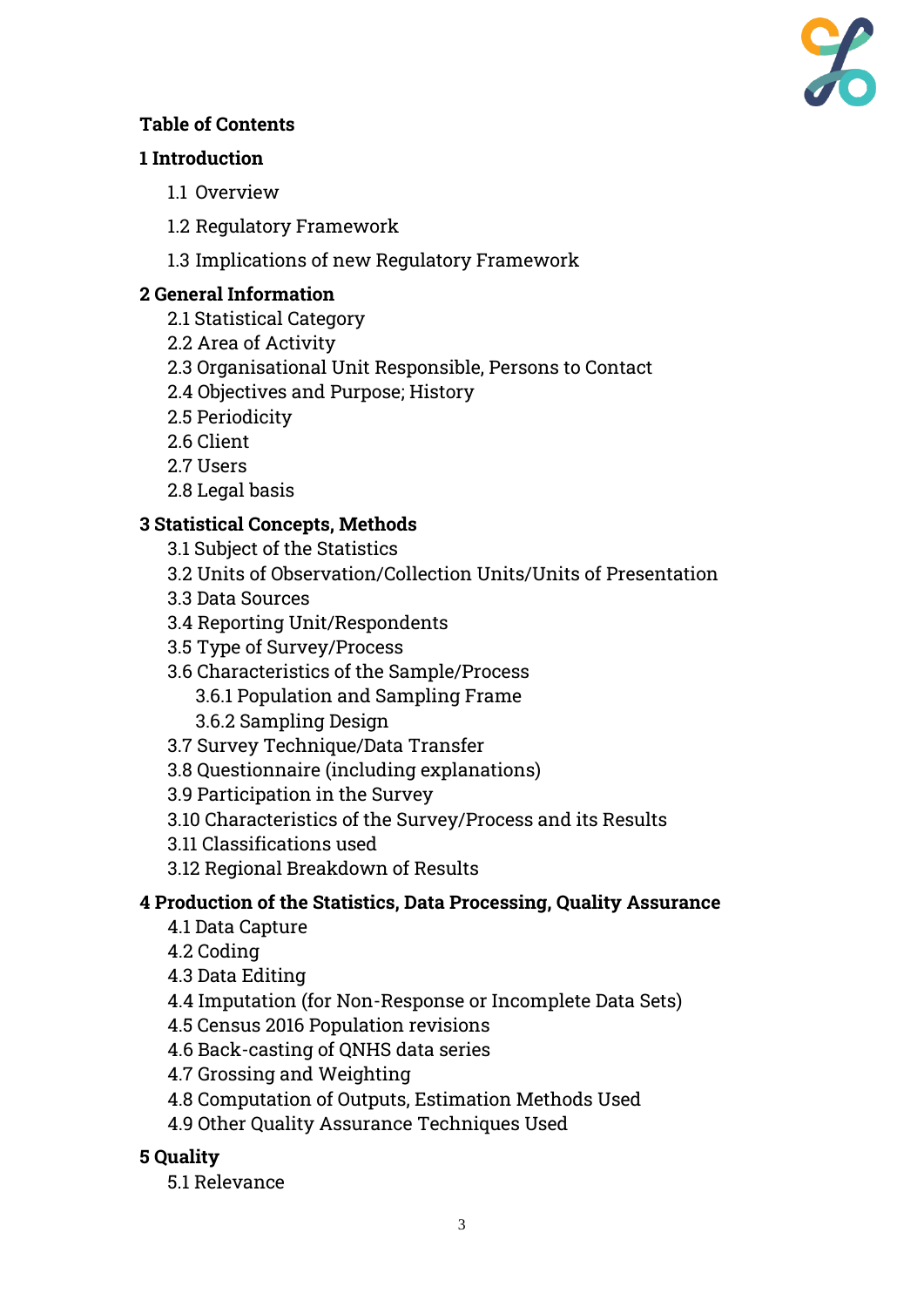

5.2 Accuracy and Reliability

5.2.1. Sampling Effects, Representativity

5.2.2. Non-Sampling Effects

5.2.2.1 Quality of the Data Sources used

5.2.2.2 Register Coverage

5.2.2.3 Non-response (Unit and Item)

5.2.2.4 Measurement Errors

5.2.2.5 Processing Errors

- 5.2.2.6 Model-related Effects
- 5.3 Timeliness and Punctuality
	- 5.3.1 Provisional Results
	- 5.3.2 Final Results
- 5.4 Coherence

5.4.1 Labour Force rate and unemployment rate differences between the Labour

Force Survey (LFS) and Census 2016

- 5.5 Comparability
- 5.6 Accessibility and Clarity
	- 5.6.1 Assistance to Users, Special Analyses
	- 5.6.2 Revisions
	- 5.6.3 Publications
		- 5.6.3.1 Releases, Regular Publications
		- 5.6.3.2 Statistical Reports
		- 5.6.3.3 Internet
	- 5.6.4 Confidentiality

6 Additional documentation and publications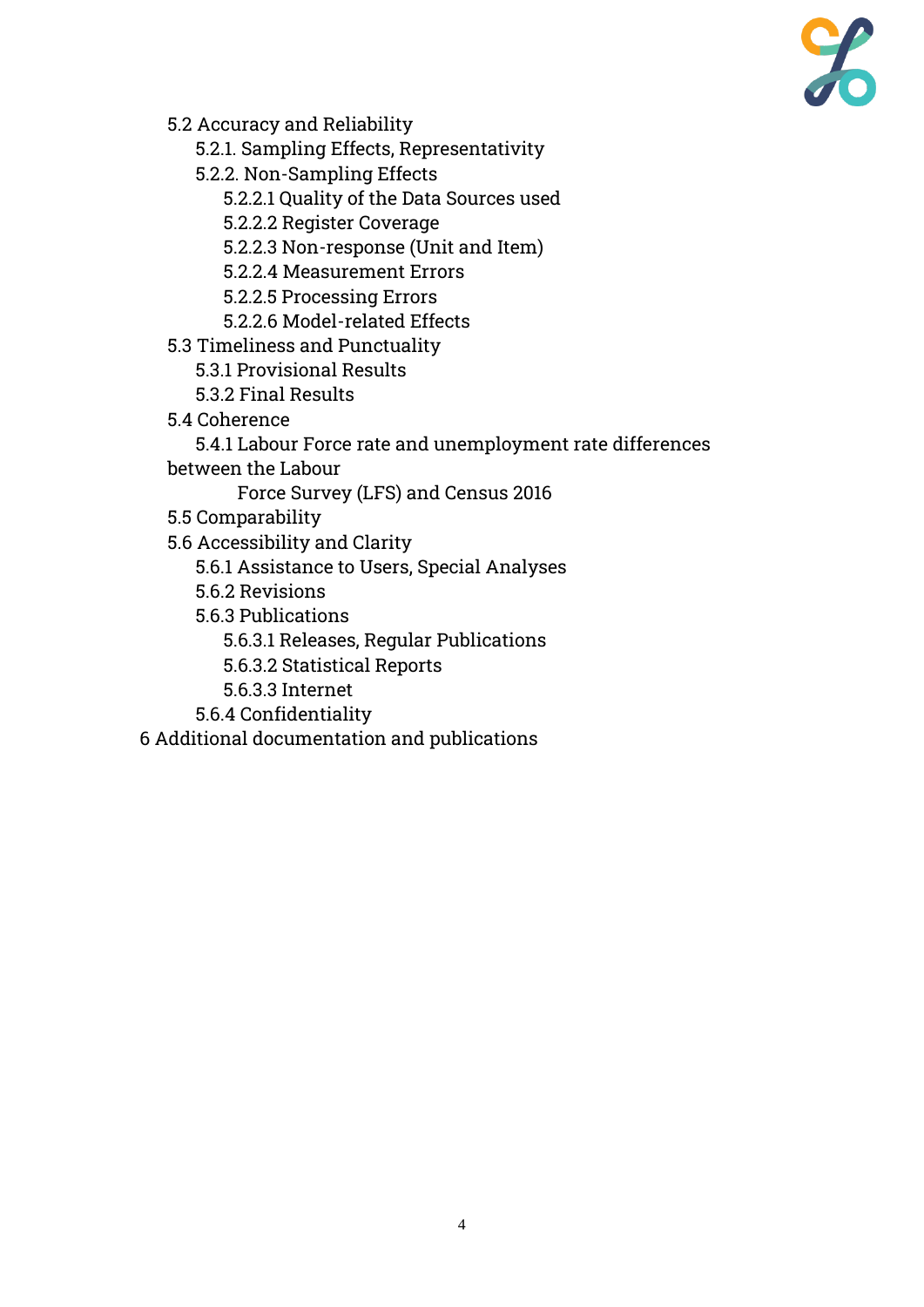

#### **1.1 Overview**

The Labour Force Survey (LFS) replaced the Quarterly National Household Survey (QNHS) from Q3 2017.

Outputs are primarily used to produce quarterly labour force, employment and unemployment estimates for Ireland. The LFS may also be used as a means of collecting data on important social topics, included as modules in the survey for EU requirements. Outputs are also supplied to other internal users such as National Accounts, Tourism and Earnings.

The LFS is conducted using mixed mode data collection with the introduction of Computer Assisted Telephone Interviewing (CATI). As with the QNHS, information is collected from each sample household over 5 successive quarters or waves. However, in the LFS, the first interview is conducted by a team of face-to-face interviewers using Computer Assisted Personal Interviewing (CAPI). The four follow-up interviews are conducted using CATI from a dedicated call centre where householders have agreed to conduct a telephone interview on each occasion. In circumstances where householders have not agreed to conduct a telephone interview, the interviews are conducted using faceto-face interviews.

Due to the COVID-19 Pandemic and the associated public health measures in place since mid-March, all direct face to face-to-face household interviews in the Labour Force Survey have been suspended with the result that all interviews are now carried out over the telephone. For the first interview, the CSO interviewer sends an introductory letter to the household before the first interview, to explain the purpose of the survey and to arrange a suitable time for a phone call.

#### Please see

[https://www.cso.ie/en/csolatestnews/pressreleases/2020pressreleases/pressstatement](https://www.cso.ie/en/csolatestnews/pressreleases/2020pressreleases/pressstatementcovid-19pandemicandtheproductionofofficialstatistics/) [covid-19pandemicandtheproductionofofficialstatistics/](https://www.cso.ie/en/csolatestnews/pressreleases/2020pressreleases/pressstatementcovid-19pandemicandtheproductionofofficialstatistics/)

Information is collected continuously throughout the year from households surveyed each week in each quarter. To account for the additional attrition resulting from the introduction of mixed mode data collection, the LFS sample has been increased incrementally from Q3 2017. An additional 1,300 households have been included in each Wave 1 and this has resulted in a final design sample of 32,500 households from Q3 2018 onwards.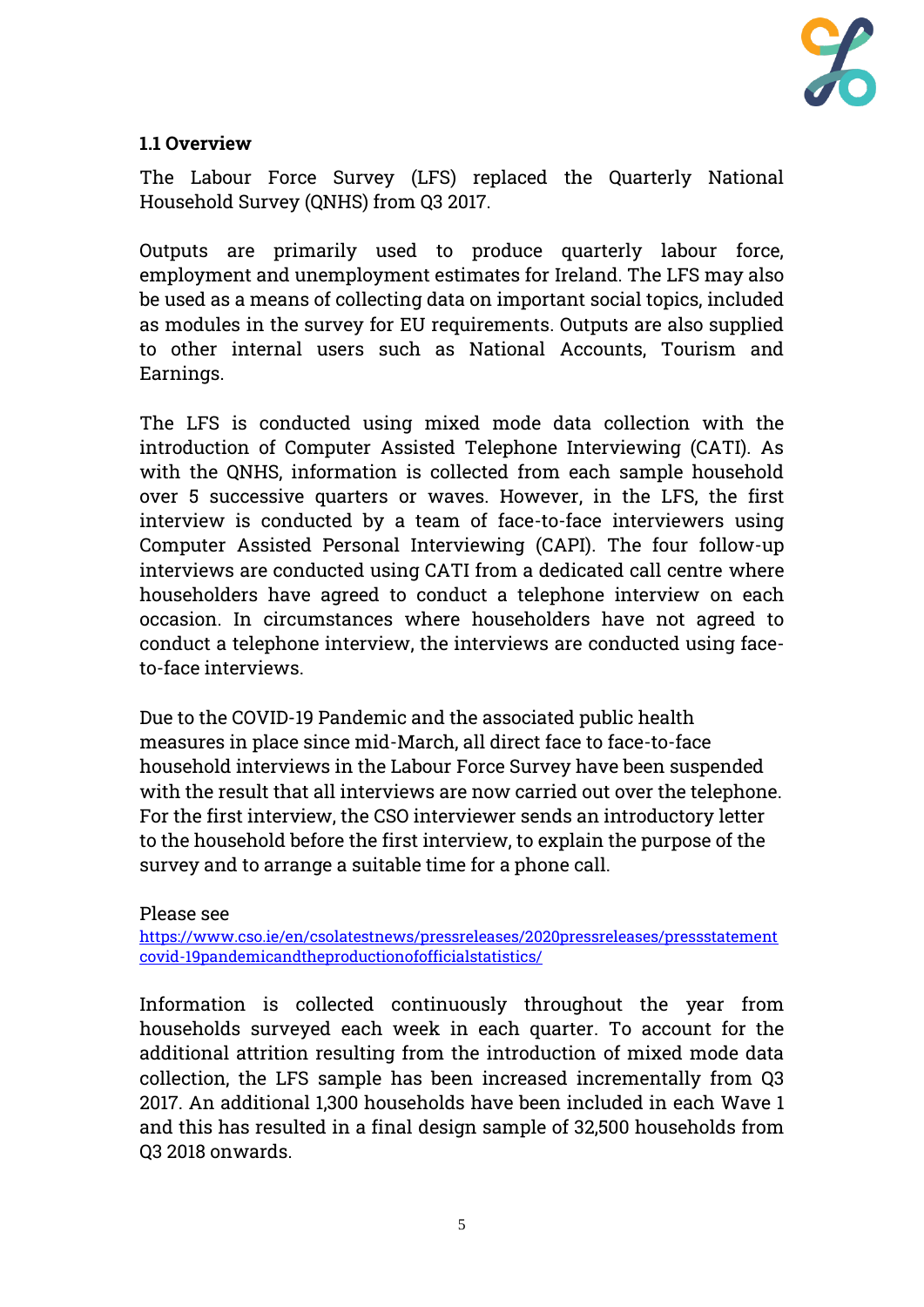

Households which contain only respondents who are aged 75 or over who are each classified as Inactive (Not in the Labour Force) are not reinterviewed. This is to reduce unnecessary burden and instead answers are copied forward from the last available interview.

The actual achieved sample varies over time depending on the level of response. The achieved sample can be seen in section 5.2.2.3.

# **1.2 New Regulatory framework**

The survey meets the requirements of Regulation (EU) 2019/1700 of the European Parliament and of the Council of 10 October 2019. This is a new framework regulation governing the production of European Statistics on persons and households (Integration European Social Statistics framework regulation – IESS FR) which came into force on 1 January 2021. The IESS FR regulation replaces Council Regulation (EC) No. 577/98, adopted in March 1998 and covers various domains of social statistics including labour market statistics. It aims to ensure that social statistics based on sample surveys such as the Labour Force Survey (LFS), are produced in a more harmonised and coordinated manner across Europe.

# **1.3 Implications of new Regulatory framework**

The CSO had to introduce changes to the LFS questionnaire in Ireland from Quarter 1 (Q1) 2021 because of the IESS FR regulation. These include changes to LFS variables collected by the LFS questionnaire with some new questions added, some questions have been removed, and others have changed in terms of response options or frequency. There have also been some changes to the order of the questions as the flow of the LFS questionnaire across Europe is now more prescribed and harmonised under the IESS regulation.

Please see the attached link for further information

[https://www.cso.ie/en/releasesandpublications/in/lfs/implicationsofthei](https://www.cso.ie/en/releasesandpublications/in/lfs/implicationsoftheimplementationoftheintegrationofeuropeansocialstatisticsiessframeworkregulationonlabourmarketstatisticsinirelandin2021/) [mplementationoftheintegrationofeuropeansocialstatisticsiessframework](https://www.cso.ie/en/releasesandpublications/in/lfs/implicationsoftheimplementationoftheintegrationofeuropeansocialstatisticsiessframeworkregulationonlabourmarketstatisticsinirelandin2021/) [regulationonlabourmarketstatisticsinirelandin2021/](https://www.cso.ie/en/releasesandpublications/in/lfs/implicationsoftheimplementationoftheintegrationofeuropeansocialstatisticsiessframeworkregulationonlabourmarketstatisticsinirelandin2021/)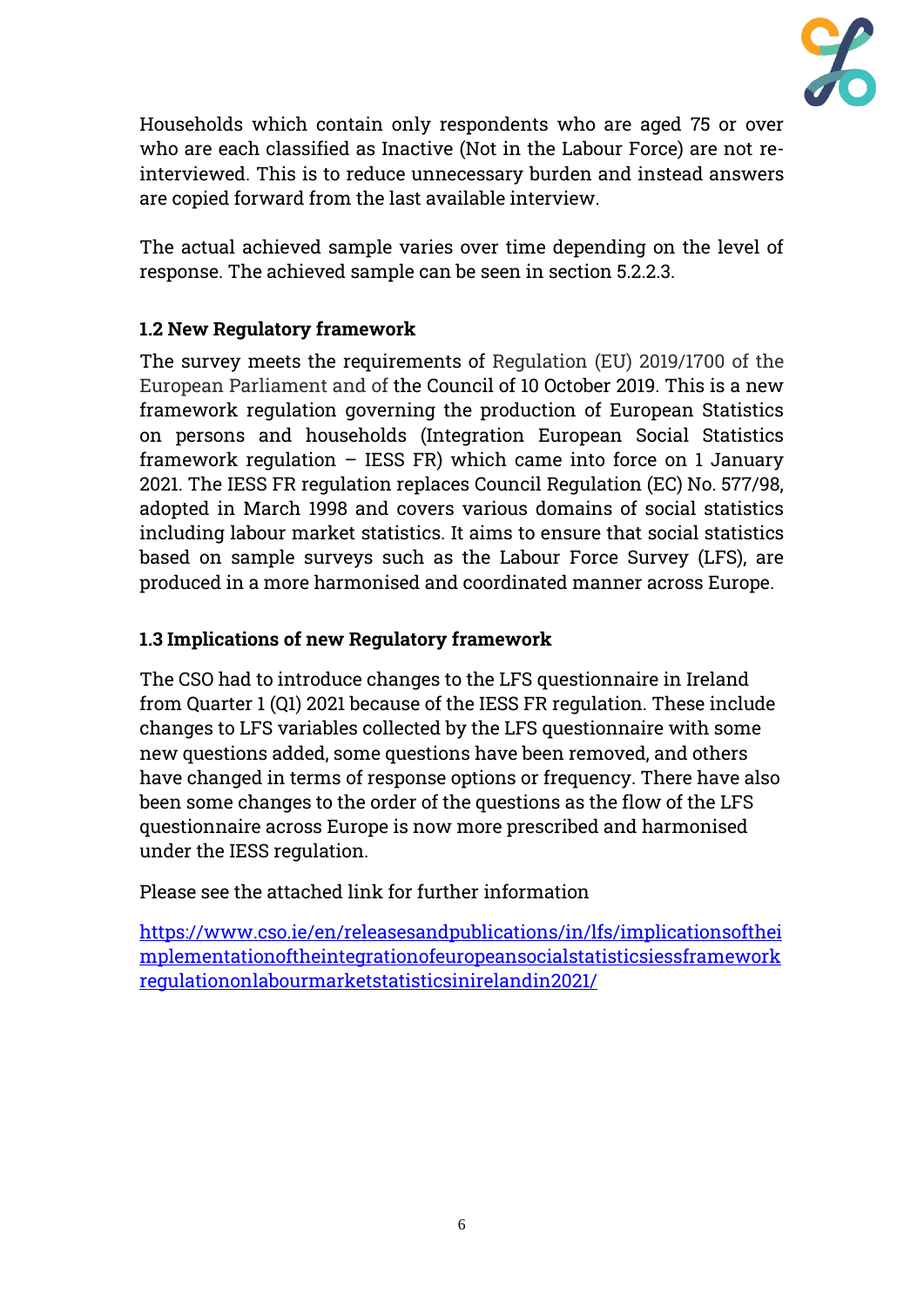

# **2 General Information**

### **2.1 Statistical Category**

Primary Statistical survey

# **2.2 Area of Activity**

Labour Market

# **2.3 Organisational Unit Responsible, Persons to Contact**

The relevant sections are part of the Social and Demographic Statistics Directorate.

The work of LFS section is largely divided into two areas – a Household Survey Collection Unit (HSCU) and a Labour Market Analysis unit. Each unit is headed by a Senior Statistician who also has responsibility for other survey areas.

Labour Market Analysis queries Sam Scriven Tel: +353 021 453 5762 Email: [labour@cso.ie](mailto:labour@cso.ie) Martina O'Callaghan Tel: +353 021 453 5491 Email: [labour@cso.ie](mailto:labour@cso.ie)

Household Survey Collection Unit queries Aoife O'Neill Tel: +353 021 453 5281 Email: [qnhs@cso.ie](mailto:qnhs@cso.ie)

# **2.4 Objectives and Purpose; History**

The LFS replaced the QNHS from Q3 2017. The primary purpose of the survey is to collect information on the Irish labour market (collected via what is known as the "CORE" questionnaire. It may also be used to pilot additional labour market related questions.

# **2.5 Periodicity**

Information is collected continuously throughout the year. The sample is designed to be representative on a quarterly basis with a target of 2,500 households to be surveyed each week giving a total design sample of 32,500 households from Q3 2018 onwards. The reference quarters for survey results are: Q1- January to March, Q2- April to June, Q3- July to September and Q4- October to December. (i.e. calendar quarters).

The original QNHS changed from seasonal quarters to calendar quarters in Q1 2009. Prior to that, the QNHS operated on a seasonal quarter basis.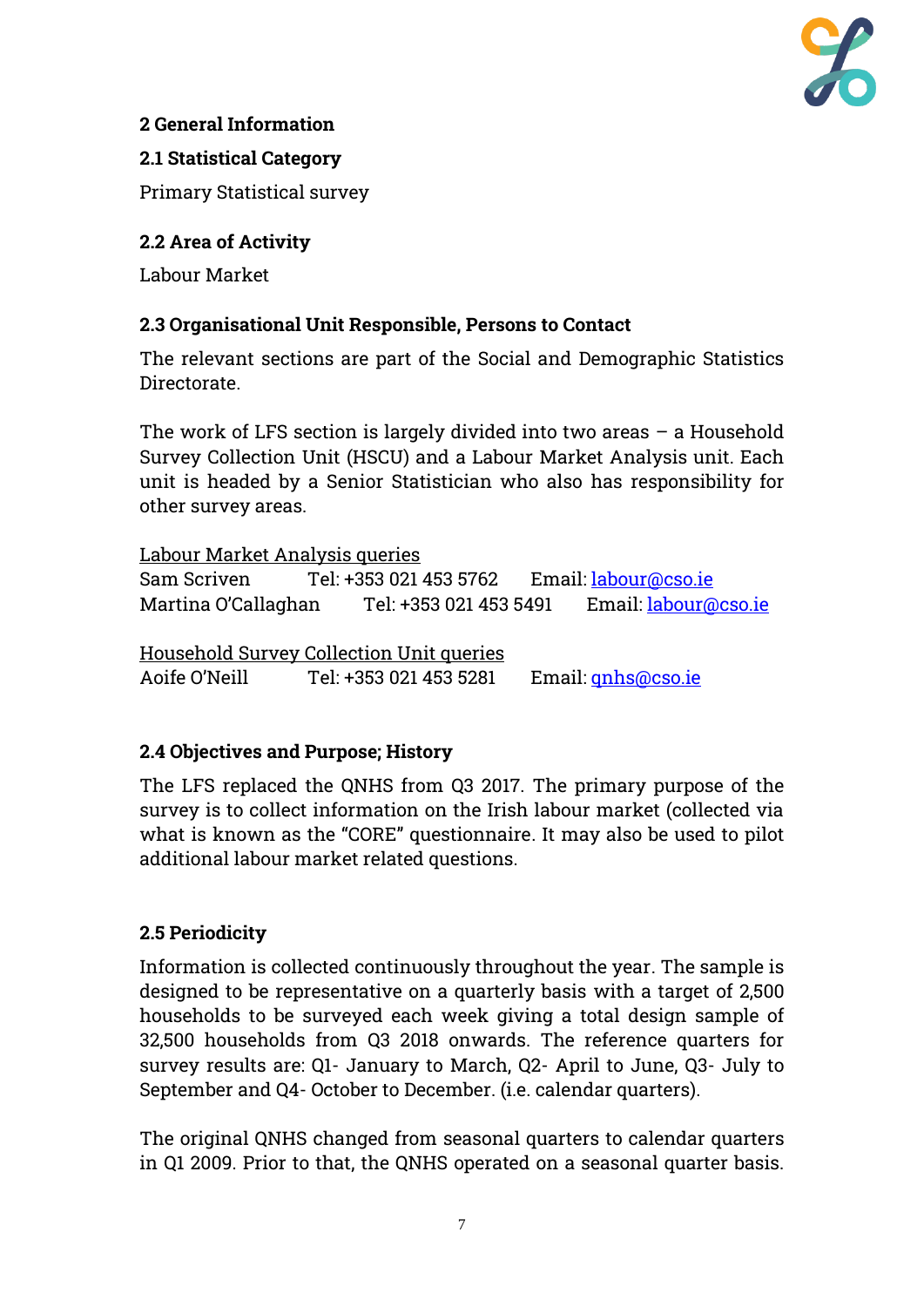

(Q1- December to February, Q2- March to May, Q3- June to August, Q4- September to November) For further information on the changeover to calendar quarters, see the supplementary note linked below.

# [http://www.cso.ie/en/media/csoie/qnhs/documents/calendar/suppleme](http://www.cso.ie/en/media/csoie/qnhs/documents/calendar/supplementarynote.pdf) [ntarynote.pdf](http://www.cso.ie/en/media/csoie/qnhs/documents/calendar/supplementarynote.pdf)

Results previously published on a seasonal quarter basis were reissued on a calendar quarter basis for the periods Q1 1998 to Q4 2008.

# **2.6 Client**

Each Member State in the EU must undertake a Labour Force Survey (LFS) to provide information on key labour market indicators. The LFS is the Irish implementation of the EU-LFS. The LFS also provides important inputs to national policy makers.

# **2.7 Users**

- European Union/Eurostat
- Government departments (Department of the Taoiseach, Department of Finance, Department of Business, Enterprise and Innovation, Department of Social Protection, Department of Education and Skills etc)
- SOLAS National Skills Training Agency
- Other research centres and universities involved in labour market research
- National media
- The general public

# **2.8 Legal basis**

The survey meets the requirements of Regulation (EU) 2019/1700 of the European Parliament and of the Council of 10 October 2019.

Please see the following link for further details:

[https://ec.europa.eu/eurostat/statistics](https://ec.europa.eu/eurostat/statistics-explained/index.php?title=EU_labour_force_survey_%E2%80%93_main_features_and_legal_basis#Regulations_in_force_since_the_2021_data_collection)[explained/index.php?title=EU\\_labour\\_force\\_survey\\_%E2%80%93\\_main\\_f](https://ec.europa.eu/eurostat/statistics-explained/index.php?title=EU_labour_force_survey_%E2%80%93_main_features_and_legal_basis#Regulations_in_force_since_the_2021_data_collection) [eatures\\_and\\_legal\\_basis#Regulations\\_in\\_force\\_since\\_the\\_2021\\_data\\_co](https://ec.europa.eu/eurostat/statistics-explained/index.php?title=EU_labour_force_survey_%E2%80%93_main_features_and_legal_basis#Regulations_in_force_since_the_2021_data_collection) [llection](https://ec.europa.eu/eurostat/statistics-explained/index.php?title=EU_labour_force_survey_%E2%80%93_main_features_and_legal_basis#Regulations_in_force_since_the_2021_data_collection)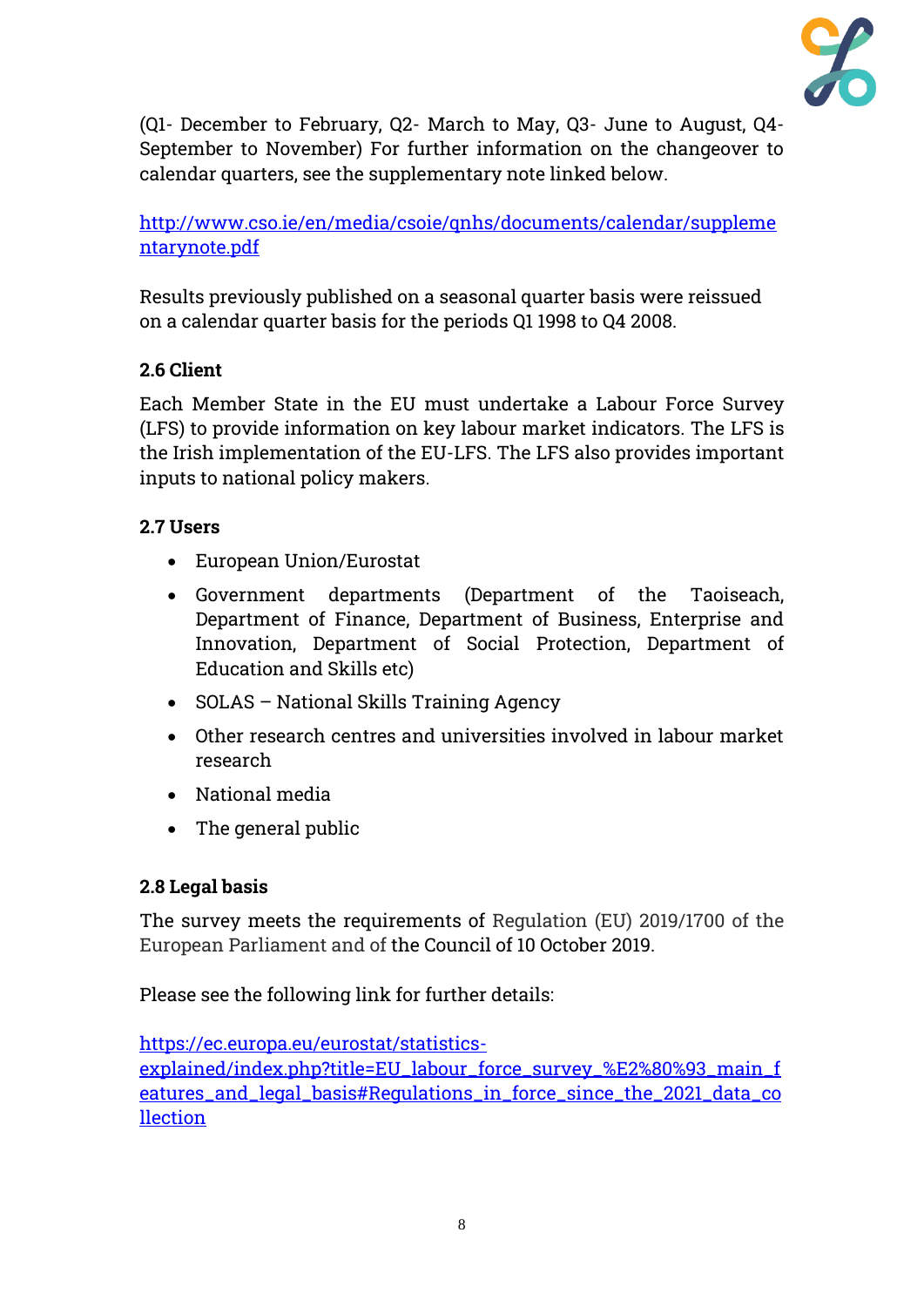

While Ireland as a Member State is obliged to undertake the LFS, participation in the survey is voluntary for respondents.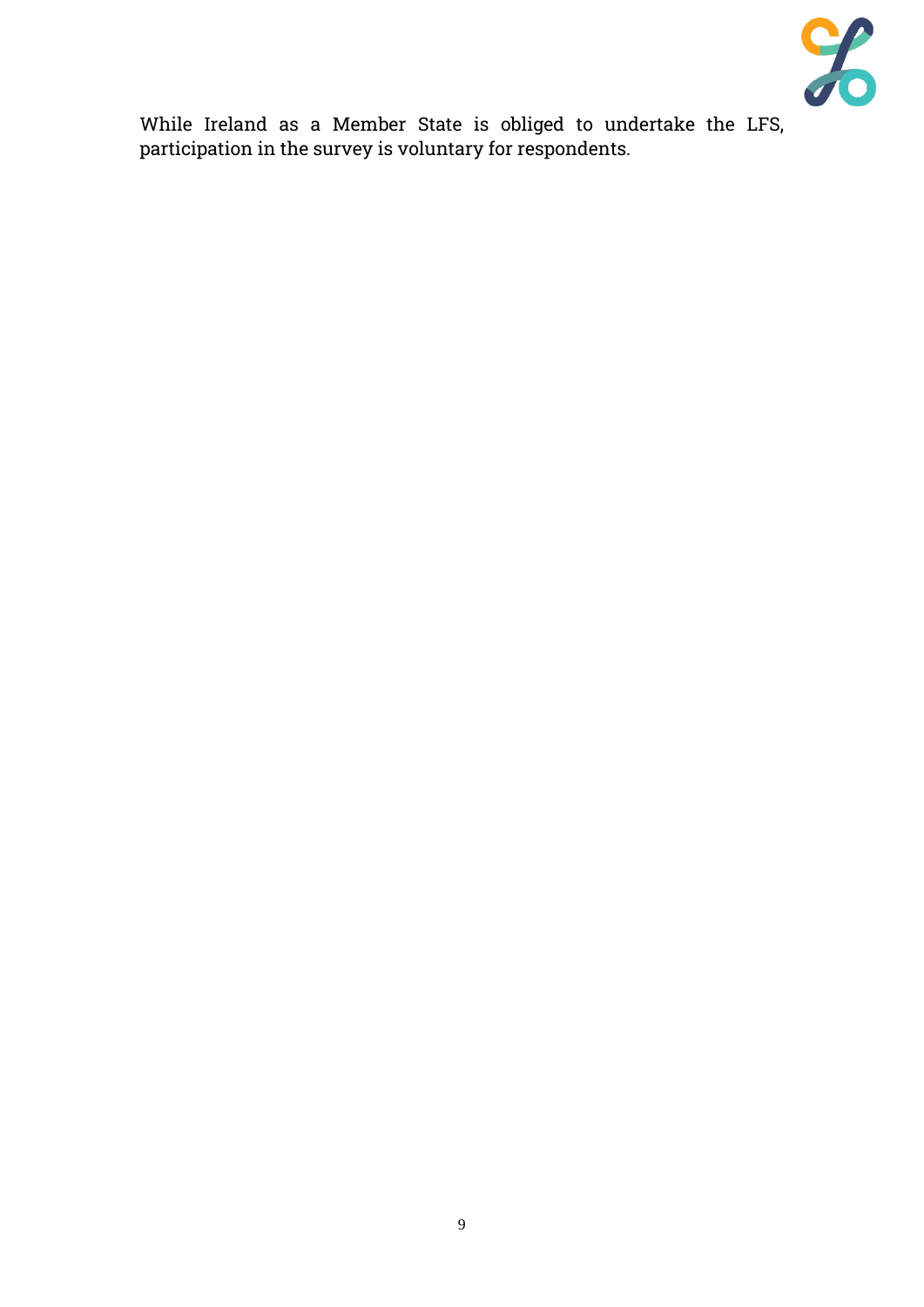

# **3 Statistical Concepts, Methods**

#### **3.1 Subject of the Statistics**

Labour market statistics.

### **3.2 Units of Observation/Collection Units/Units of Presentation**

The survey population is individuals living in private households. It therefore excludes individuals living in institutions or communal accommodation and persons of no fixed abode. The collection units are households containing at least one individual aged 15 years or over for whom it is the main residence. Information is collected on each individual within a surveyed household.

The main units of presentation are:

- Demographic variables such as Sex, Age, Citizenship
- Other personal characteristics such as Regional classification NUTS 2 & 3 (Nomenclature of Territorial Units), Highest level of education attained etc.
- International Labour Office labour force classification (ILO Status)
- Industrial activity classification NACE Rev.2 (Nomenclature des Activités de la Communauté Européenne)
- Occupation
- Employment status

While the above are the primary presentation units for regular publication the LFS can present data according to a wide variety of classifications based on the comprehensive range of questions asked in the survey. Such analysis is often provided on an ad hoc basis following user requests.

#### **3.3 Data Sources**

Information is collected from individuals in households.

#### **3.4 Reporting Unit/Respondents**

All 'usual residents<sup>1</sup>' in responding households are surveyed. Where a particular individual is not available for interview, information can be

<sup>&</sup>lt;sup>1</sup>A person is defined as a "Usual Resident" of a private household if he or she

<sup>(</sup>i) Lives regularly at the dwelling in question and

<sup>(</sup>ii) Shares the main living accommodation (i.e. kitchen, living room or bathroom) with the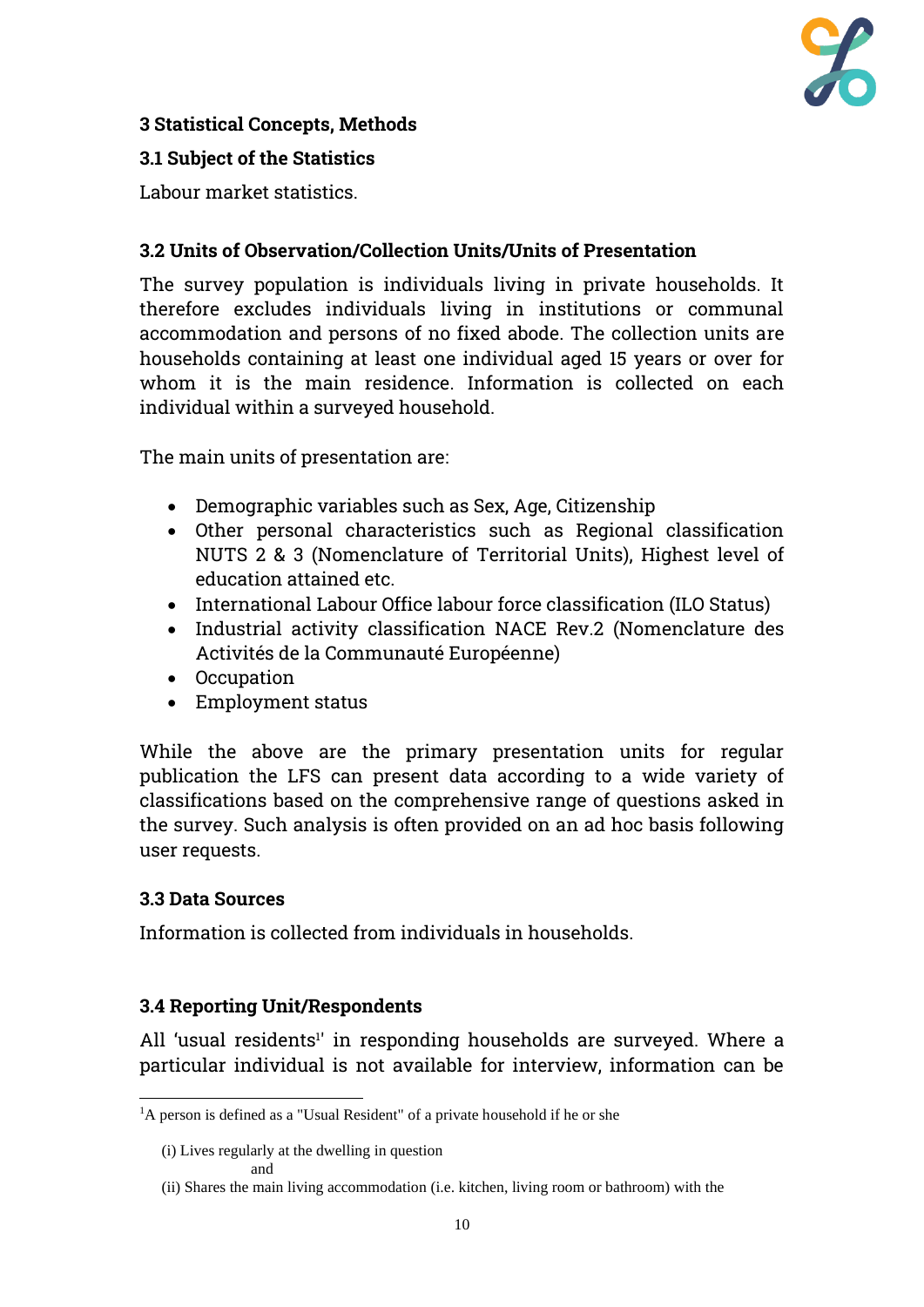

provided by another member of the household in most circumstances via a proxy interview. A proxy interview refers to data which is collected from another member of the household due to the unavailability of the specific respondent at the time of the interview.

Households which contain only respondents who are aged 75 or over who are each classified as Inactive (Not in the Labour Force) are not reinterviewed. This is to reduce unnecessary burden and instead answers are copied forward from the last available interview.

### **3.5 Type of Survey/Process**

Sample survey.

### **3.6 Characteristics of the Sample/Process**

#### **3.6.1 Population and Sampling Frame**

The reference population is all individuals living in private households in Ireland. It therefore excludes persons with no usual address or those with a usual residence in a public institution, such as hospitals, nursing homes etc. All usual residents in each household are included. The sampling frame is all private households in Ireland. Beginning in Q1 2019 a new sample for the LFS based on the 2016 Census of Population was introduced incrementally and this sample will be fully operational by Q2 2020.

#### **3.6.2 Sample Design**

Sample size and design was initially determined after consultation with relevant experts 2,3 who considered a mix of factors including cost, levels of precision of estimates etc. The LFS sampling approach is based on the review by Haase Pratschke.

With this design, a two-stage sample design is used. The sample frame of households is clustered into blocks (small areas) with each block containing a minimum of 60 occupied households on the night of the 2016 Census of Population. The sample is stratified using administrative

<sup>2</sup> Steel report,

httphttp://www.cso.ie/en/media/csoie/qnhs/documents/steel\_report\_qnhs\_sample\_design.pdf

other members of the household.

<sup>3</sup> http://www.cso.ie/en/media/csoie/methods/quarterlynationalhouseholdsurvey/Haase\_Pratschke\_Report\_on\_Optimising\_the\_Sampling\_Methodology\_for CSO\_Household\_Surveys.pdf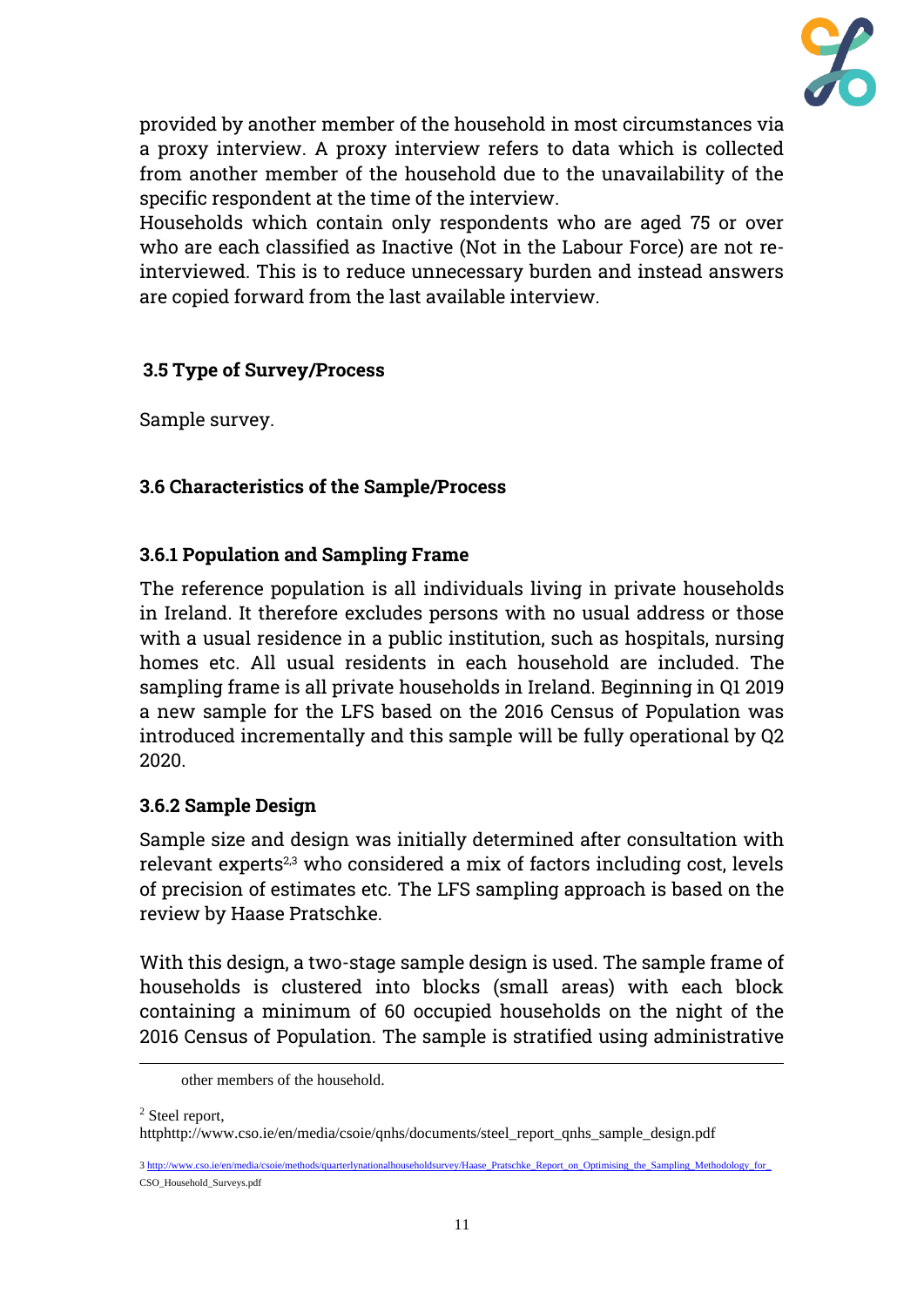

county and the Pobal HP (Haase and Pratschke) Deprivation Index. In the first stage 1,300 blocks are selected using Probability Proportional to Size (PPS) sampling and in the second stage 20 households are selected using Simple Random Sampling (SRS).

To account for the additional attrition due to the introduction of mixed mode data collection, the LFS sample was increased incrementally from Q3 2017. An additional 1,300 households have been included in each Wave 1 resulting in a total final design sample of 32,500 from Q3 2018 onwards. The actual achieved sample varies over time depending on the level of response.

Households are asked to take part in the survey for five consecutive quarters and are then replaced by other households in the same block. Thus, one fifth of the households in the survey are replaced each quarter and the LFS sample involves an overlap of 80% between consecutive quarters and 20% between the same quarters in consecutive years.

Households which contain only respondents who are aged 75 or over who are each classified as Inactive (Not in the Labour Force) are not reinterviewed. This is to reduce unnecessary burden and instead answers are copied forward from the last available interview.

It is important to note that there is no overlap in sample between the QNHS and the LFS.

# **3.7 Survey Technique/Data Transfer**

The survey is carried out using mixed mode data collection. The survey is voluntary and participating households are surveyed over five successive quarters. The first interview is carried out with a CSO interviewer using CAPI on encrypted laptop computers and every night the data collected is transferred to the CSO using a secure encrypted data tunnel.

The four follow-up interviews are conducted using CATI from a dedicated call centre, where householders have agreed to conduct a telephone interview. In circumstances where householders have not agreed to conduct a telephone interview, the interviews are conducted using face-to-face interviews.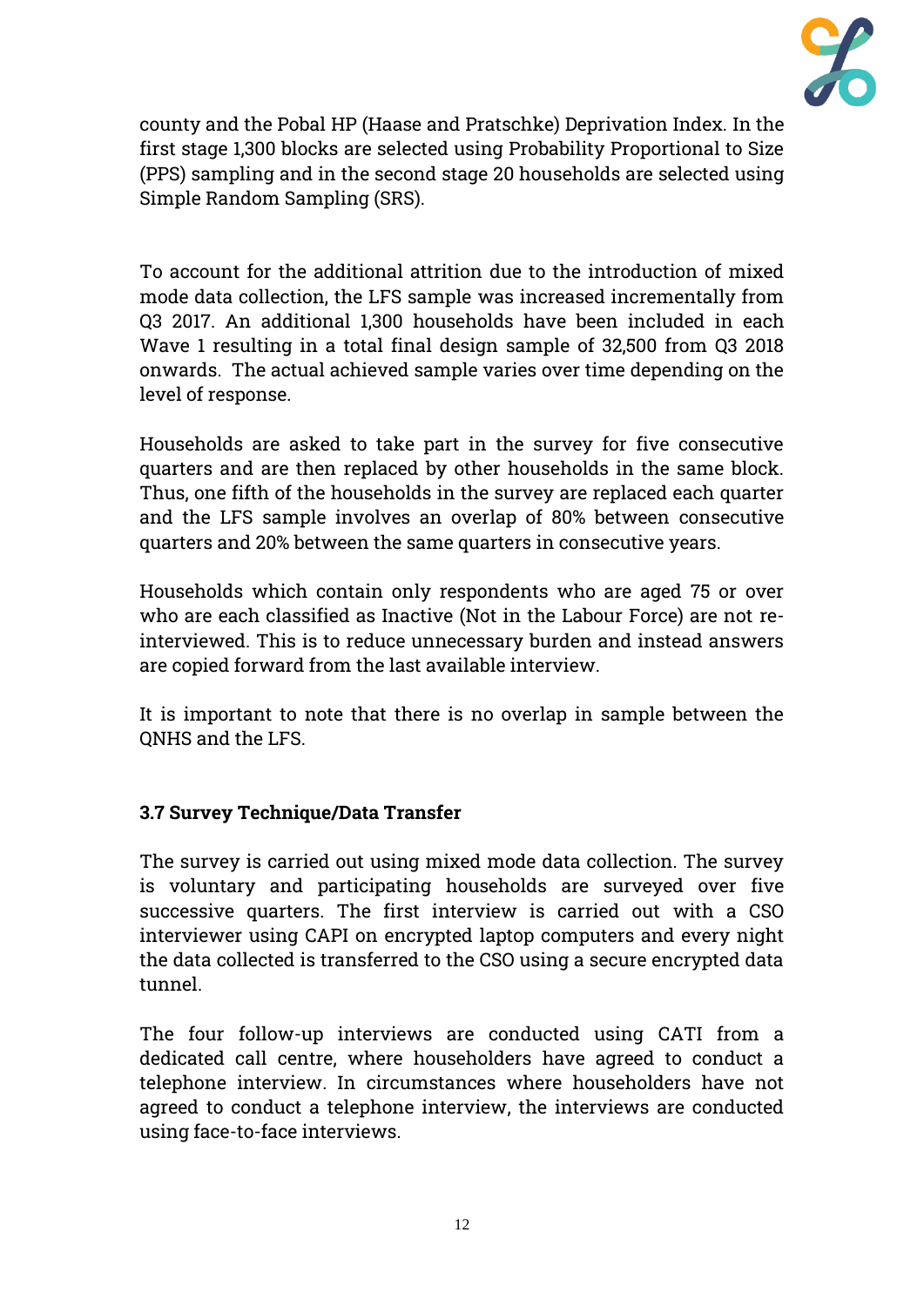

Each night, the data collected that day by the call centre is collated into a single zip file, encrypted and password protected. The file is then uploaded to a secure Secure File Transfer Protocal (SFTP) site at the dedicated call centre. This CSO then extracts this zip file to a secure CSO location for processing.

As mentioned above, households which contain only respondents who are aged 75 or over who are each classified as Inactive (Not in the Labour Force) are not re-interviewed.

Please note that from mid-March 2020, all direct face-to-face interviewing for the LFS was suspended due to COVID-19. As a result, all interviews are carried out by telephone only.

# **3.8 Questionnaire (including explanations)**

The LFS questionnaire contains approximately 200 questions on a range of topics including the respondents economic status (i.e. employed, unemployed, not in the labour force), industry of employment, nationality, employment status, occupation, education level, length of time unemployed etc. It can be noted that not all questions are asked of all respondents as questions are filtered based on the responses given by the interviewee.

Additional questions on a particular topic may be included for modules which are run in individual quarters to meet EU requirements.

The LFS core questionnaire is published at the following link:

<https://www.cso.ie/en/methods/surveyforms/labourforcesurvey/>

# **3.9 Participation in the Survey**

Participation in the survey is voluntary.

# **3.10 Characteristics of the Survey/Process and its Results**

The survey is designed to produce Labour Force estimates for the State.

The data which are published in the main quarterly release refer to the estimated number of persons aged 15 years or over in the state classified by various characteristics including economic status (e.g. employed, unemployed, not in the labour force) in accordance with the ILO (International Labour Organisation) definition. Three key rates are also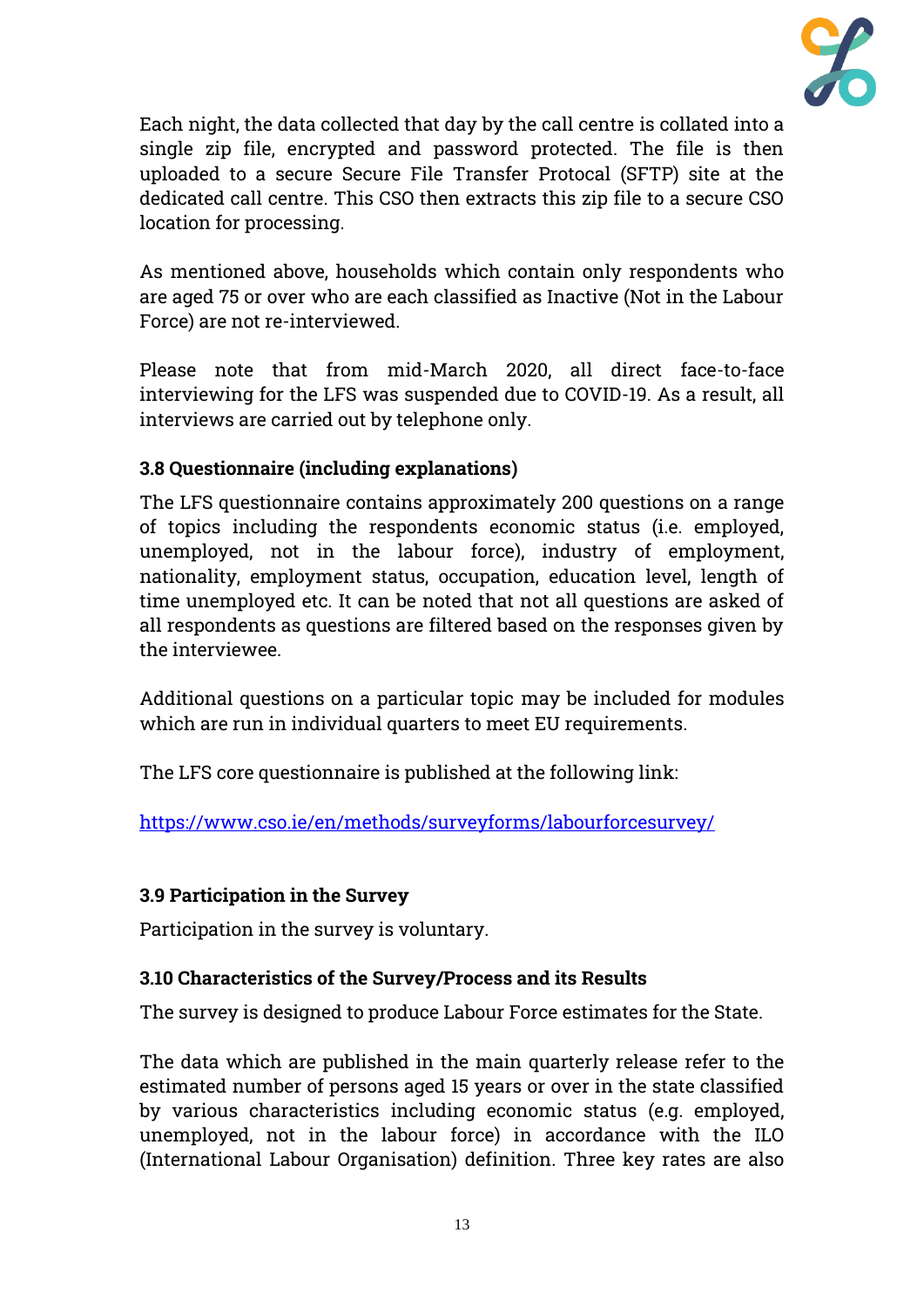

produced from the survey: the participation rate (the proportion of all persons aged 15 or more who are in the Labour Force), the employment rate (the proportion of all persons aged 15-64 who are in employment) and the unemployment rate (the proportion of all persons aged 15-74 in the Labour Force who are unemployed.

The calculation of the unemployment rate has been revised slightly as of Q2 2015 to ensure coherence with Eurostat. Prior to this, the Unemployment Rate was calculated as the number of unemployed expressed as a percentage of the total labour force aged 15 and over. The change introduced limits the labour force to persons aged 15-74 and this excludes a small number of persons aged 75 and over in employment from the total labour force used in the calculation. The overall impact of this change was minimal.

Economic status is in turn classified by various characteristics such as age, sex, region, educational level, etc.

Some of the key indicators produced are estimates of those in employment by occupation and industry and estimates of those unemployed by duration of unemployment.

For full details of published indicators please see the latest LFS release on

<http://www.cso.ie/en/statistics/labourmarket/>

#### **3.11 Classifications used**

There are a number of different classifications used in the LFS:

- The main classifications of economic activity are the standard ILO definitions of persons in employment, unemployment (which are summed to derive the labour force total) and persons not in labour force.
- Industry is published by the NACE Rev 2 classification.
- Occupation is primarily published using the UK SOC 2010 classification for national purposes and is also coded to ISCO-08 classification for EU purposes.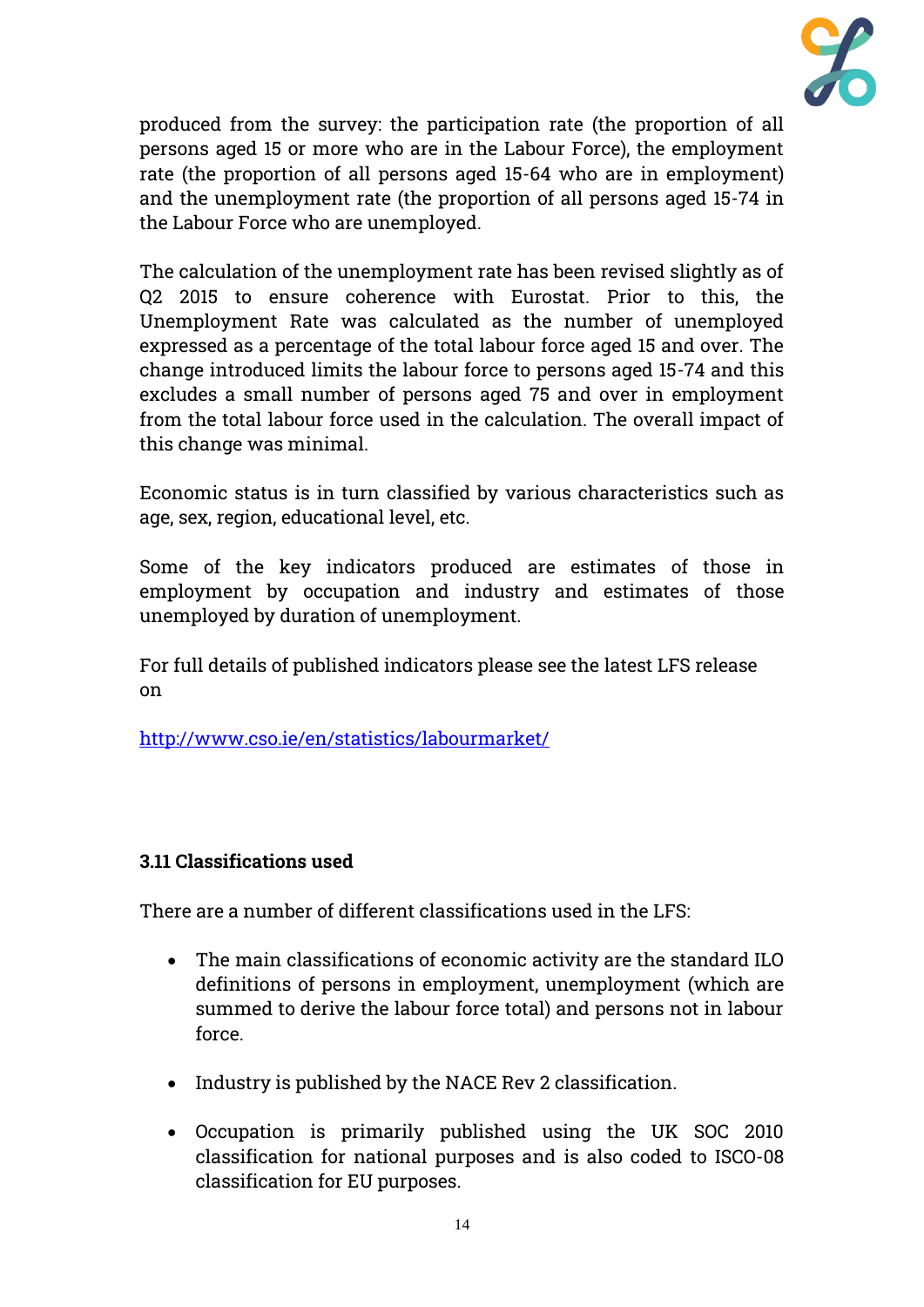

- For EU purposes, education details have been coded to ISCED 1997 (International Standard Classification of Education) up to Q4, 2013 and to ISCED 2011 thereafter. A national classification for Irish purposes is also available. Field of education is also published.
- Regional data is coded to NUTS3 as described in Section 3.12

Detailed data is collected through the interview to allow outputs to be produced according to all the relevant classifications.

### **3.12 Regional Breakdown of Results**

The regional classifications used are based on the NUTS (Nomenclature of Territorial Units) classification used by Eurostat. Until Q4 2017, the NUTS3 regions corresponded to the eight Regional Authorities established under the Local Government Act, 1991 (Regional Authorities) (Establishment) Order, 1993, which came into operation on 1 January 1994. The NUTS2 regions, which were proposed by Government and agreed by Eurostat in 1999, were groupings of these historic NUTS3 regions.

However, the NUTS3 boundaries were amended on 21st of November 2016 under Regulation (EC) No. 2066/2016 and have come into force from Q1 2018. The changes resulting from the amendment are that County Louth has moved from the Border to the Mid-East and what was formerly South Tipperary has moved from the South-East to the Mid-West, resulting in the new NUTS2 and NUTS3 regions

These new groupings are reflected in the LFS results from Q1 2018 onwards. In addition, data for Q1 2012 to Q4 2017 has also been reweighted to these new regions.

The sample itself is designed to be representative at NUTS3 level although some results may be repressed depending on the number of observations in the particular cell.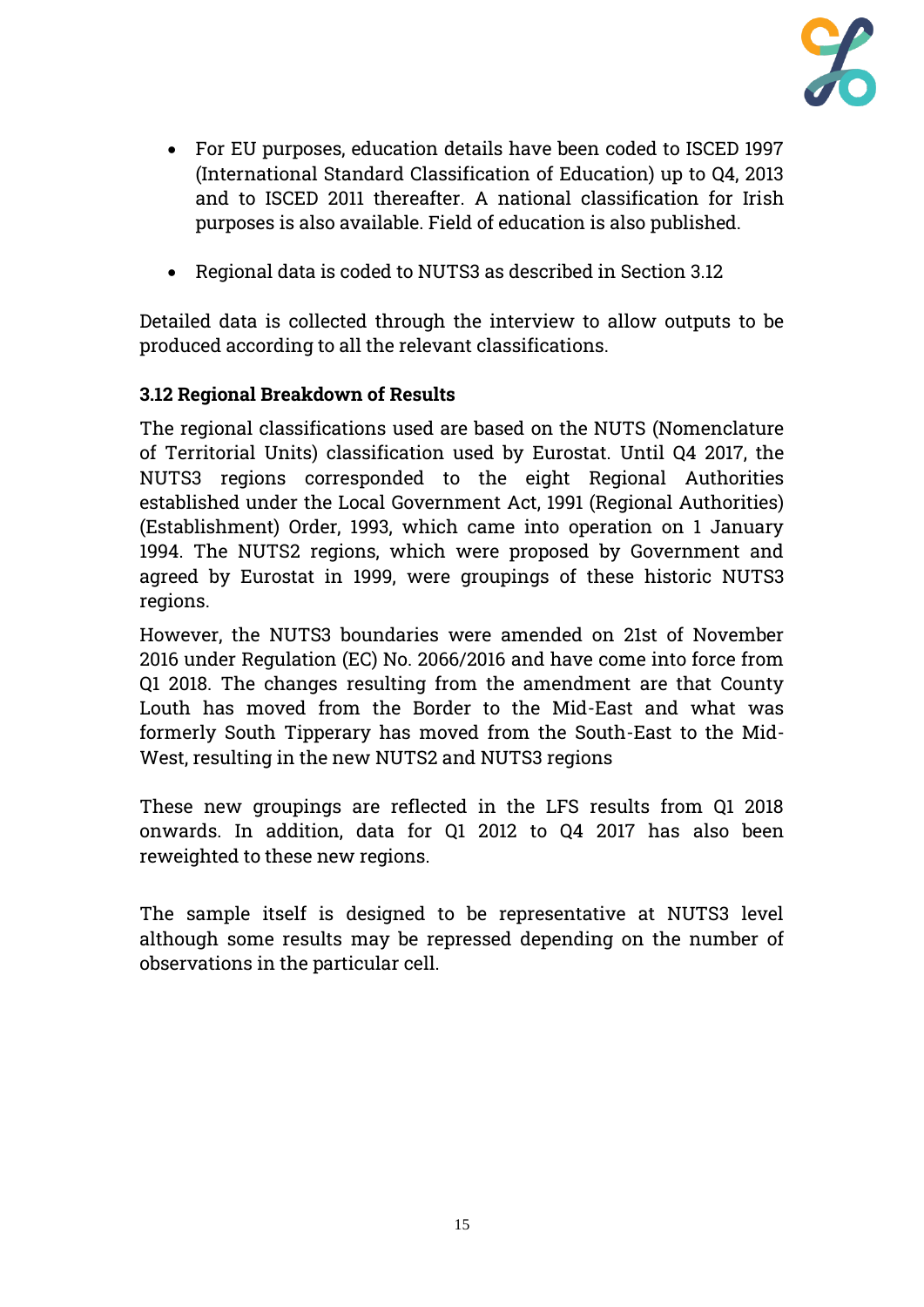

# The new composition from Q1 2018 is:

#### **NUTS2**:

| <b>Northern and Western Southern</b> |                     |                   | <b>Eastern and Midland</b> |                |             |
|--------------------------------------|---------------------|-------------------|----------------------------|----------------|-------------|
| <b>NUTS3:</b>                        |                     |                   |                            |                |             |
|                                      | <b>Border</b> Cavan | Mid-West          | Clare                      | <b>Dublin</b>  | Dublin City |
|                                      | Donegal             |                   | Limerick                   |                | Dun         |
|                                      | Laoghaire-Rathdown  |                   |                            |                |             |
|                                      | Leitrim             |                   | Tipperary                  |                | Fingal      |
|                                      | Monaghan            |                   |                            |                | South       |
| Dublin                               |                     |                   |                            |                |             |
|                                      | Sligo               |                   |                            |                |             |
| West                                 | Galway              | <b>South-East</b> | Carlow                     | Mid-East       | Kildare     |
|                                      | Mayo                |                   | Kilkenny                   |                | Meath       |
|                                      | Roscommon           |                   | Waterford                  |                | Wicklow     |
|                                      |                     |                   | Wexford                    |                | Louth       |
|                                      |                     | South-West        | Cork                       | <b>Midland</b> | Laoighis    |
|                                      |                     |                   | Kerry                      |                | Longford    |
|                                      |                     |                   |                            |                | Offaly      |
|                                      |                     |                   |                            |                | Westmeath   |

The composition of the regions before Q1 2018 was:

**NUTS2**:

| <b>Border, Midlands and Western</b> |           |               | <b>Southern and Eastern</b> |
|-------------------------------------|-----------|---------------|-----------------------------|
| <b>NUTS3:</b>                       |           |               |                             |
| <b>Border</b>                       | Cavan     | <b>Dublin</b> | Dublin                      |
|                                     | Donegal   |               | Dún Laoghaire-Rathdown      |
|                                     | Leitrim   |               | Fingal                      |
|                                     | Louth     |               | South Dublin                |
|                                     | Monaghan  |               |                             |
|                                     | Sligo     | Mid-East      | Kildare                     |
|                                     |           |               | Meath                       |
| <b>Midlands</b>                     | Laoighis  |               | Wicklow                     |
|                                     | Longford  |               |                             |
|                                     | Offaly    | Mid-West      | Clare                       |
|                                     | Westmeath |               | Limerick                    |
|                                     |           |               | North Tipperary             |
| West                                | Galway    |               |                             |
|                                     | Mayo      |               |                             |
|                                     | Roscommon | South-East    | Carlow                      |
|                                     |           |               | Kilkenny                    |
|                                     |           |               | South Tipperary             |
|                                     |           |               | Waterford                   |
|                                     |           |               | Wexford                     |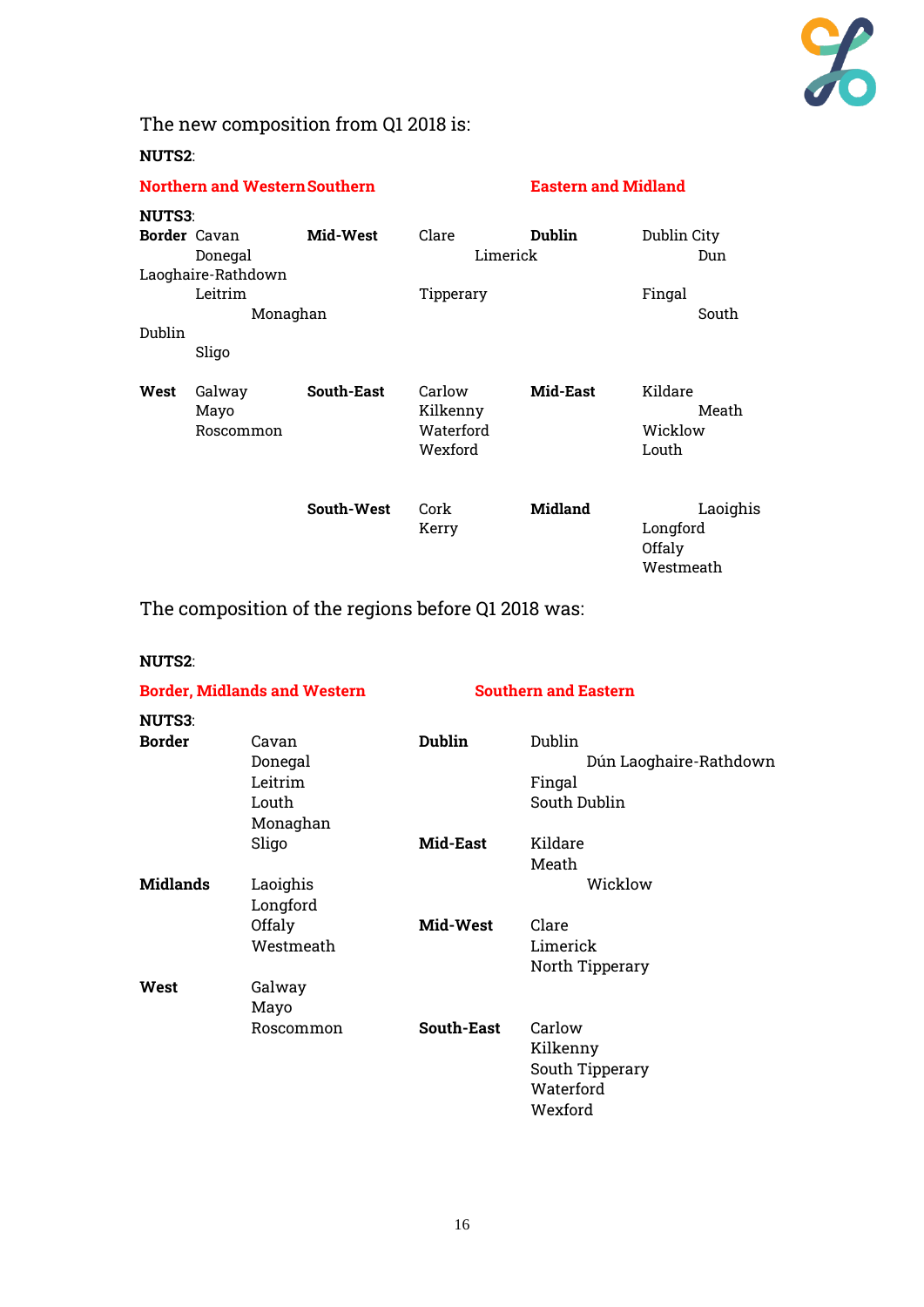

#### Kerry

#### **4 Production of the Statistics, Data Processing, Quality Assurance**

#### **4.1 Data Capture**

The survey is carried out using mixed mode data collection. The survey is voluntary and participating households are surveyed over five successive quarters. The first interview is carried out by face-to-face interview with a CSO interviewer using CAPI. The four follow-up interviews are conducted using CATI from dedicated call centre, where householders have agreed to conduct a telephone interview. In circumstances where householders have not agreed to conduct a telephone interview, the interviews are conducted using face-to-face interviews.

### **4.2 Coding**

In the LFS, interviewers collect from respondents, a detailed description of the business of their place of work and their own occupation. This information is then coded in-house at the CSO by an automated process which is reviewed by a small dedicated team of coding experts using a series of consistency checks.

Field of education data is captured and coded in the field to the relevant classification (see Section 3.11) while the region of place of work is coded using the 34 administrative counties (see Sections 3.11 and 3.12).

#### **4.3 Data Editing**

Most of the survey questions only allow answers to be entered to a limited set of predefined categories and therefore the number of edits required is limited. Questionnaire routing is used to ensure questions are only asked to relevant respondents e.g. unemployment questions are only asked to those who are unemployed. In addition, invalid responses are prevented at the point of capture where appropriate (for example a flag is raised to an interviewer if the date of birth captured implied a derived age of more than 110) and this ensures that implausible data is prevented from being captured. The most significant data editing done is the quality checking review of the industry and occupation coding.

#### **4.4 Imputation (for Non-Response or Incomplete Data Sets)**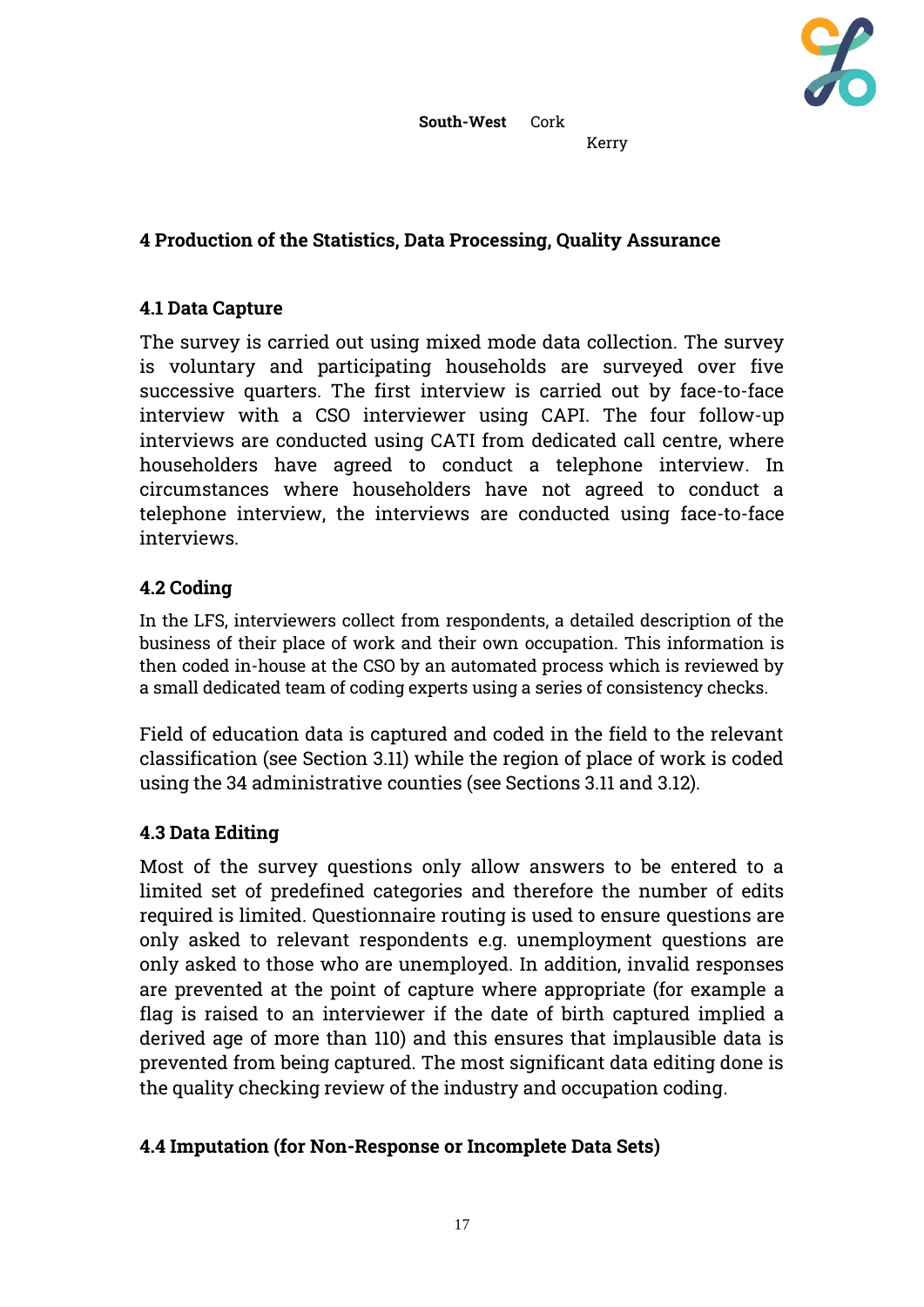

No imputation for non-response currently takes place on the LFS, either for entirely missing households or missing data for particular individuals. Proxy interviews are allowed to obtain data for respondents who are not present in the house at time of interview. Up to 50% of interviews are proxy interviews where information has been provided by another resident of the household due to unavailability of the person in question. There are known issues with the quality of data for proxy responses for certain information. For example, while a proxy respondent may know the age of other residents in the household, they may not know how long they have worked with their current employer (particularly in shared households where residents are not related).

### **4.5 Census 2016 Population revisions**

As the LFS (and previously the QNHS) is a sample survey, independent population estimates are required each quarter to provide a weighting basis for the labour market statistics produced. The process of deriving these population totals involves using the population counts from the most recent Census of Population as a base, and updating these each quarter using information on births, deaths and migration for that quarter. These population estimates are then revised once a new Census of Population has been completed.

With the availability of results from the Census of Population 2016, the CSO has revised the population estimates for the period Q3 2011 to Q2 2017 using the new benchmark population totals for 2016. The introduction of the difference would be expected to be cumulative in nature, with relatively small differences in the earlier periods with the difference increasing over time.

Given the critical importance of accurate labour market estimates, the CSO also revises labour market estimates using the updated population estimates. Therefore, from the publication of the Q3 2017 LFS, the results published incorporate the new population estimates for each quarter since Q3 2011 into the weighting methodology.

The focus of the labour market estimates derived from the LFS is the working age population (persons aged 15 years or more). The original population estimate for the QNHS for the second quarter of 2016 for the working age population was 3,637,700 while the revised estimate from the Census of Population 2016 for the same quarter is 3,734,100 - a difference of 2.7% (96,400).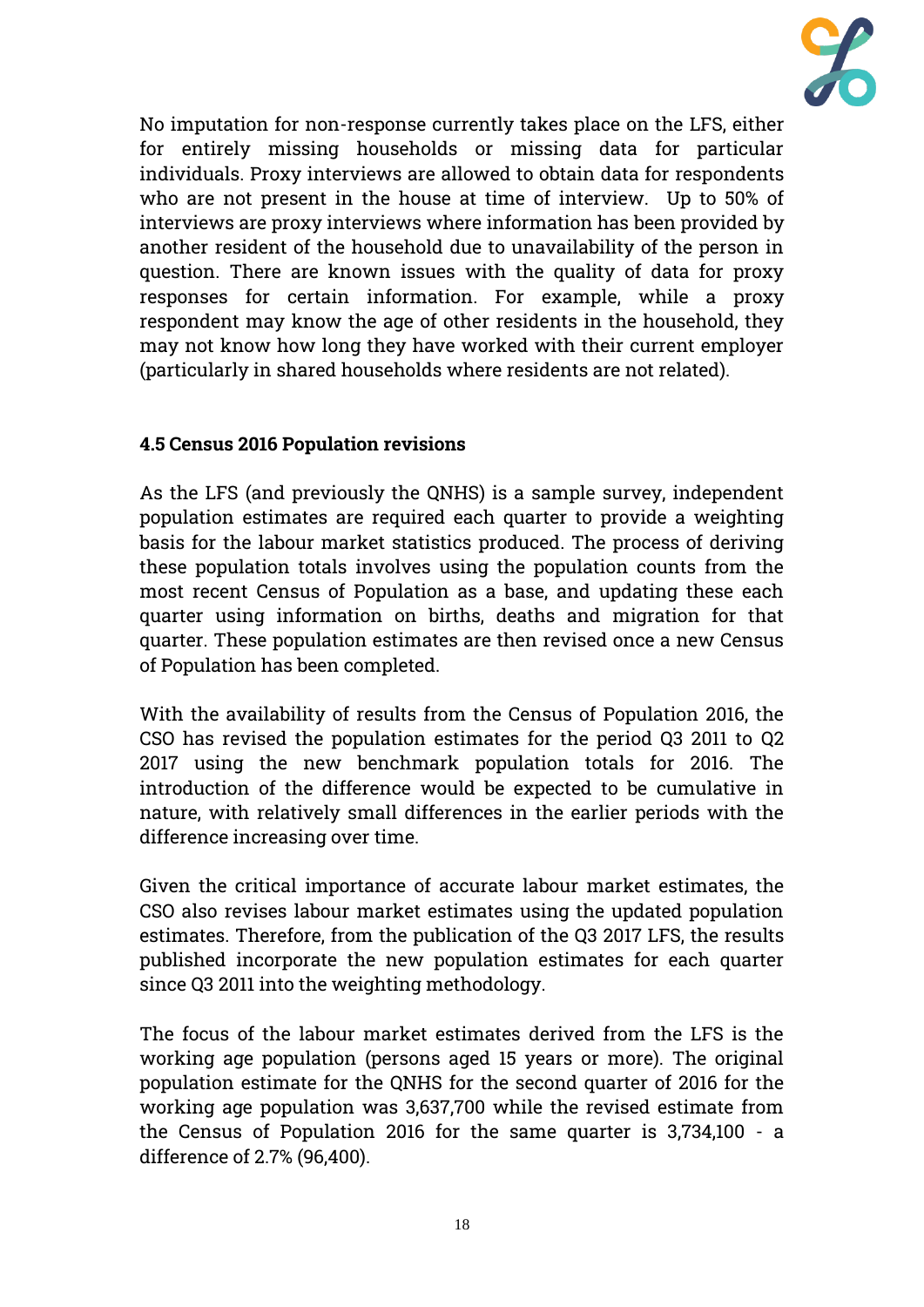

### **4.6 Back-casting of QNHS data series**

Because of the move to the LFS, the previously published labour market series was revised. In order to minimise the breaks in the series to the key survey estimates, the CSO created a back-casted QNHS series from Q1 1998 to Q2 2017. These back-casted series were created using scaling factors from a comparison of data captured from a parallel run of the QNHS and LFS at the beginning of 2017.

Therefore, in Q3 2017, separate scaling factors were calculated for ILO status by age and sex together with the fifteen economic sector categories (table 2 of this release) by sex:

- ILO status (Employed, Unemployed, Inactive) by sex (Male and Female) and by age (15-24 years and 25+ years)
- NACE Rev. 2 groups (table 2 of this release) by sex (Male and Female)

In Q1 2018, additional scaling factors were calculated for the eight NUTS3 regions by Labour Force ILO status, occupation categories (table 4 of this release) and highest level of education completed (supplementary table 8 of this release) by sex:

- NUTS3 Regions (pre-Q1 2018 groupings) by Labour Force ILO status (Employed and Unemployed)
- Occupation groups (table 4 of this release)
- Highest level of education completed supplementary table 8 of this release) by sex (Male and Female).

It should be noted that there may be changes in the levels of other series not included in this solution from Q3 2017 onwards. Consequently, such series before and after the introduction of the LFS may not be comparable and users should therefore note this when examining annual and quarterly changes.

Please refer to the following information notes for further details:

[https://www.cso.ie/en/releasesandpublications/in/lfs/informationnotice](https://www.cso.ie/en/releasesandpublications/in/lfs/informationnotice-labourforcesurveyquarter32017/) [-labourforcesurveyquarter32017/](https://www.cso.ie/en/releasesandpublications/in/lfs/informationnotice-labourforcesurveyquarter32017/)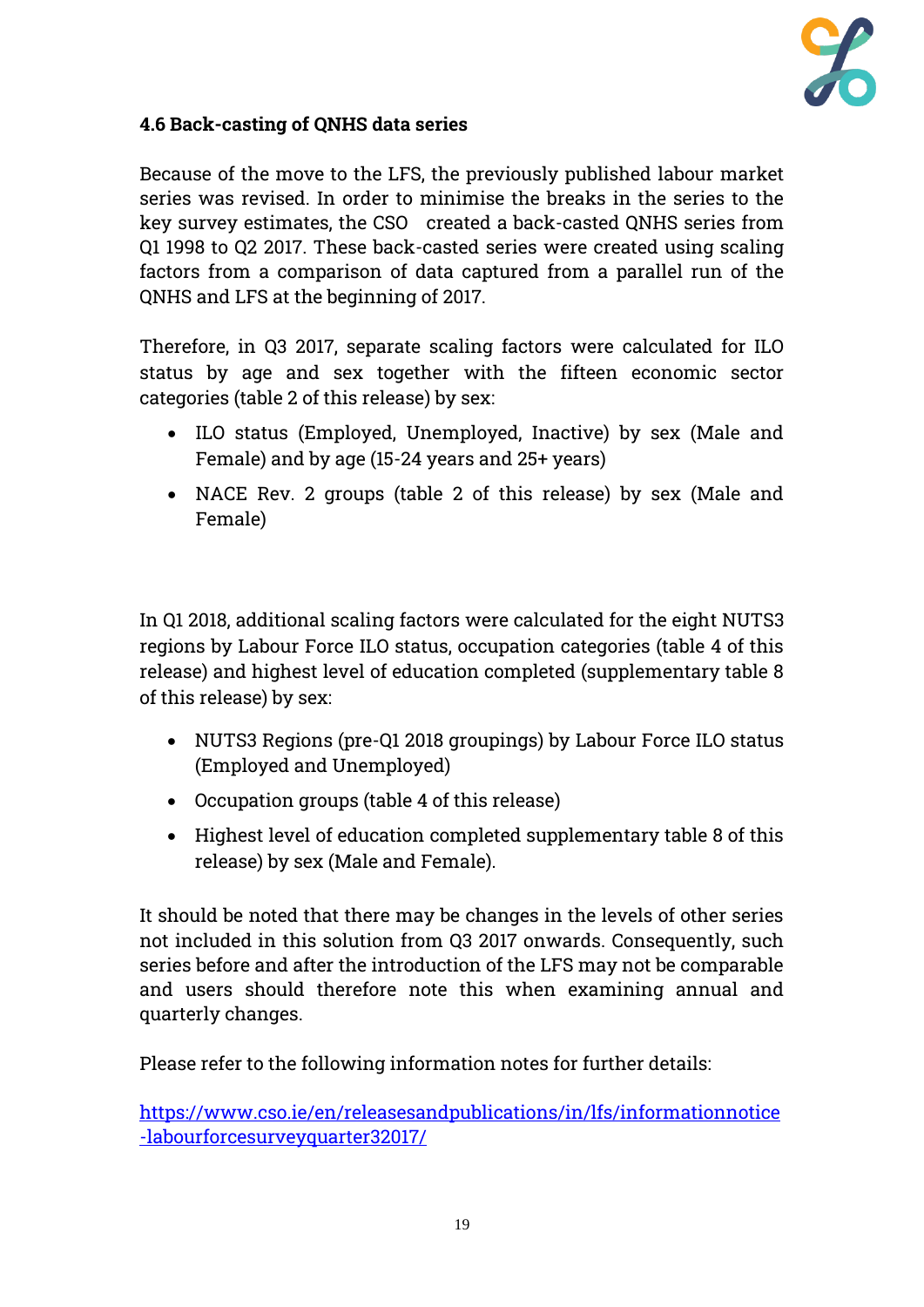

[https://www.cso.ie/en/releasesandpublications/in/lfs/informationnotice](https://www.cso.ie/en/releasesandpublications/in/lfs/informationnotice-labourforcesurveyquarter12018/) [-labourforcesurveyquarter12018/](https://www.cso.ie/en/releasesandpublications/in/lfs/informationnotice-labourforcesurveyquarter12018/)

# **4.7 Grossing and Weighting**

Once a final dataset has been created, the data is weighted to population totals. To derive grossing factors, population estimates are produced by the CSO's Demography Unit each quarter by sex, age (5-year age groups) and region (8 NUTS 3 regions). In addition, the Demography unit produce estimates of population for each quarter by sex, broad age (less than 15 and 15 or more) and nationality (5 nationality groups including Ireland, UK, EU13, EU13 (the EU excluding the EU15) and Rest of World). The individual returns are matched to these population estimates, and the grossing factor is calculated by dividing the total estimates population in a given cell by the number of valid responses in that cell - i.e. if there are 1,000 respondents from the sample in a given cell and an estimated population of 40,000 then each of the respondents in this cell will have a grossing factor of 40. The grossing procedure is carried out using the SAS CALMAR statistical software routine which was developed by the French National Statistical Institute, INSEE.

As the eight NUTS3 regions changed in Q1 2018, the data is now weighted to these new regions. Data for Q1 2012 to Q4 2017 were also reweighted to these new regions.

The CSO introduced a non-response adjustment into the weighting procedure for the LFS from Q3 2017 onwards. The adjustment applies extra weight to the groups who tend to be less likely to respond to the survey to make the results from the achieved sample more representative of the target sample and target population.

The grossing factors (now inclusive of the non-response adjustment) calculated for each individual cell are a function of the number of valid responses in that cell. It can be noted that the overall number of valid responses and the revised average grossing factor assigned in the LFS (formerly the QNHS) for recent quarters was as follows:

| <b>Period</b> | <b>Total valid</b><br>responses | <b>Total valid</b><br>responses -<br>persons age 15+ | Average<br>grossing factor<br>assigned $-$<br>persons aged<br>$15+$ |
|---------------|---------------------------------|------------------------------------------------------|---------------------------------------------------------------------|
| Q2 2013       | 53,249                          | 40,886                                               | 86.66                                                               |
| Q3 2013       | 49,518                          | 38,266                                               | 93.38                                                               |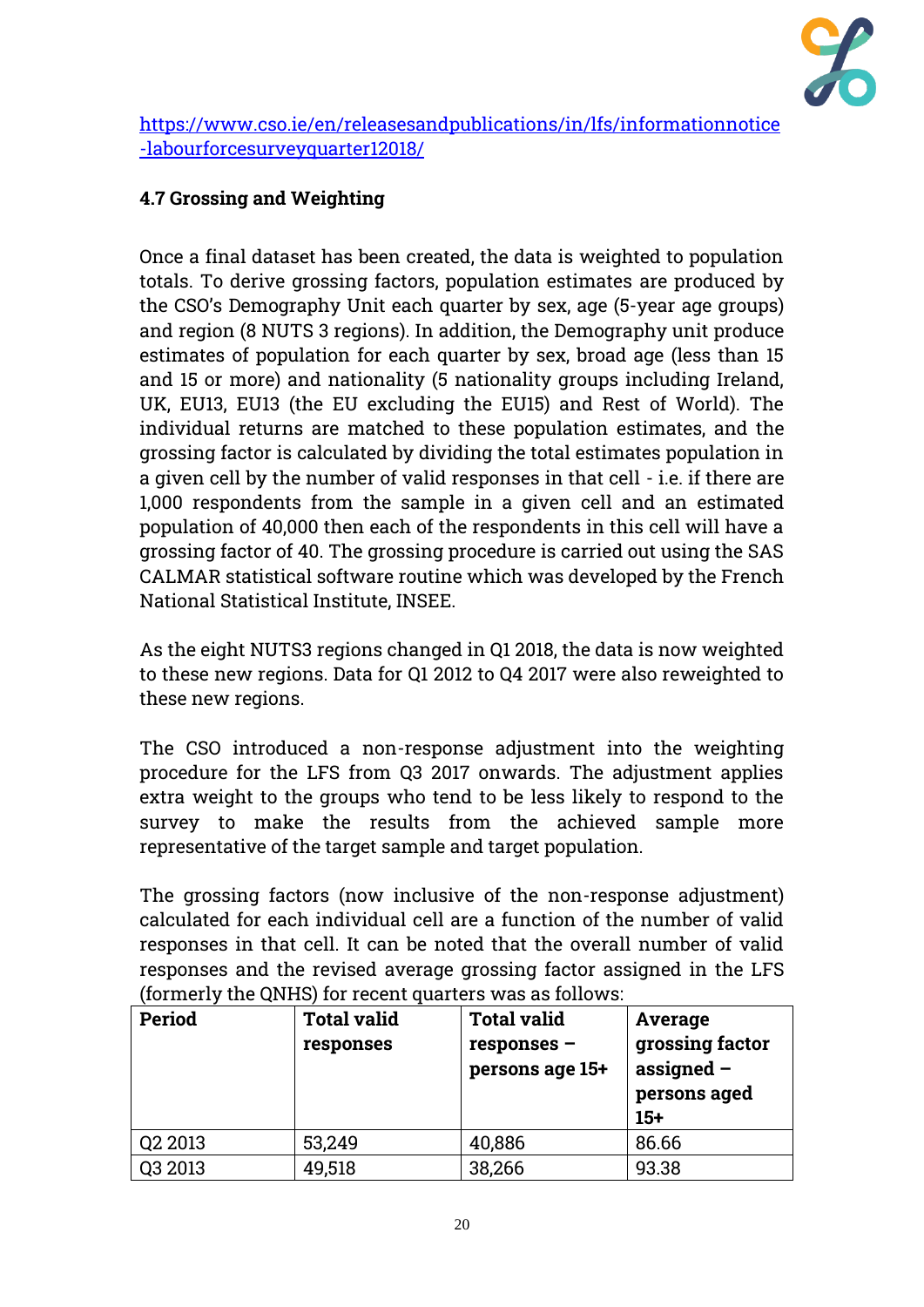

| Q4 2013 | 51,403 | 39,872 | 90.11  |
|---------|--------|--------|--------|
| Q1 2014 | 52,381 | 40,604 | 88.54  |
| Q2 2014 | 52,763 | 40,889 | 88.04  |
| Q3 2014 | 52,915 | 41,054 | 88.02  |
| Q4 2014 | 50,515 | 39,048 | 92.42  |
| Q1 2015 | 49,197 | 37,978 | 95.08  |
| Q2 2015 | 50,939 | 39,367 | 92.03  |
| Q3 2015 | 47,110 | 36,571 | 99.82  |
| Q4 2015 | 45,047 | 35,136 | 104.67 |
| Q1 2016 | 41,286 | 32,236 | 114.23 |
| Q2 2016 | 44,048 | 34,434 | 107.60 |
| Q3 2016 | 42,059 | 32,842 | 113.12 |
| Q4 2016 | 42,853 | 33,317 | 111.37 |
| Q1 2017 | 44,027 | 34,332 | 108.67 |
| Q2 2017 | 41,315 | 32,254 | 116.00 |
| Q3 2017 | 33,620 | 26,505 | 142.95 |
| Q4 2017 | 34,419 | 27,280 | 139.96 |
| Q1 2018 | 35,635 | 28,189 | 135.65 |
| Q2 2018 | 35,830 | 28,418 | 135.42 |
| Q3 2018 | 36,399 | 28,998 | 133.12 |
| Q4 2018 | 36,455 | 29,126 | 133.12 |
| Q1 2019 | 38,701 | 30,944 | 126.72 |
| Q2 2019 | 36,385 | 29,023 | 134.81 |
| Q3 2019 | 35,828 | 28,549 | 137.50 |
| Q4 2019 | 37,297 | 29,622 | 133.10 |
| Q1 2020 | 34,831 | 27,804 | 142.37 |
| Q2 2020 | 30,666 | 24,592 | 161.59 |
| Q3 2020 | 30,620 | 24,884 | 160.10 |
| Q4 2020 | 30,950 | 25,269 | 157.97 |
| Q1 2021 | 28,172 | 23,180 | 172.8  |
| Q2 2021 | 26,269 | 21,639 | 185.6  |
| Q3 2021 | 28,647 | 23,376 | 172.3  |
| Q4 2021 | 29,485 | 23,788 | 170.0  |

# **4.8 Computation of Outputs, Estimation Methods Used**

Output results are aggregated to produce the various totals published. These aggregations are usually produced using key variables such as sex, age region, ILO status etc. In general, all aggregations produced are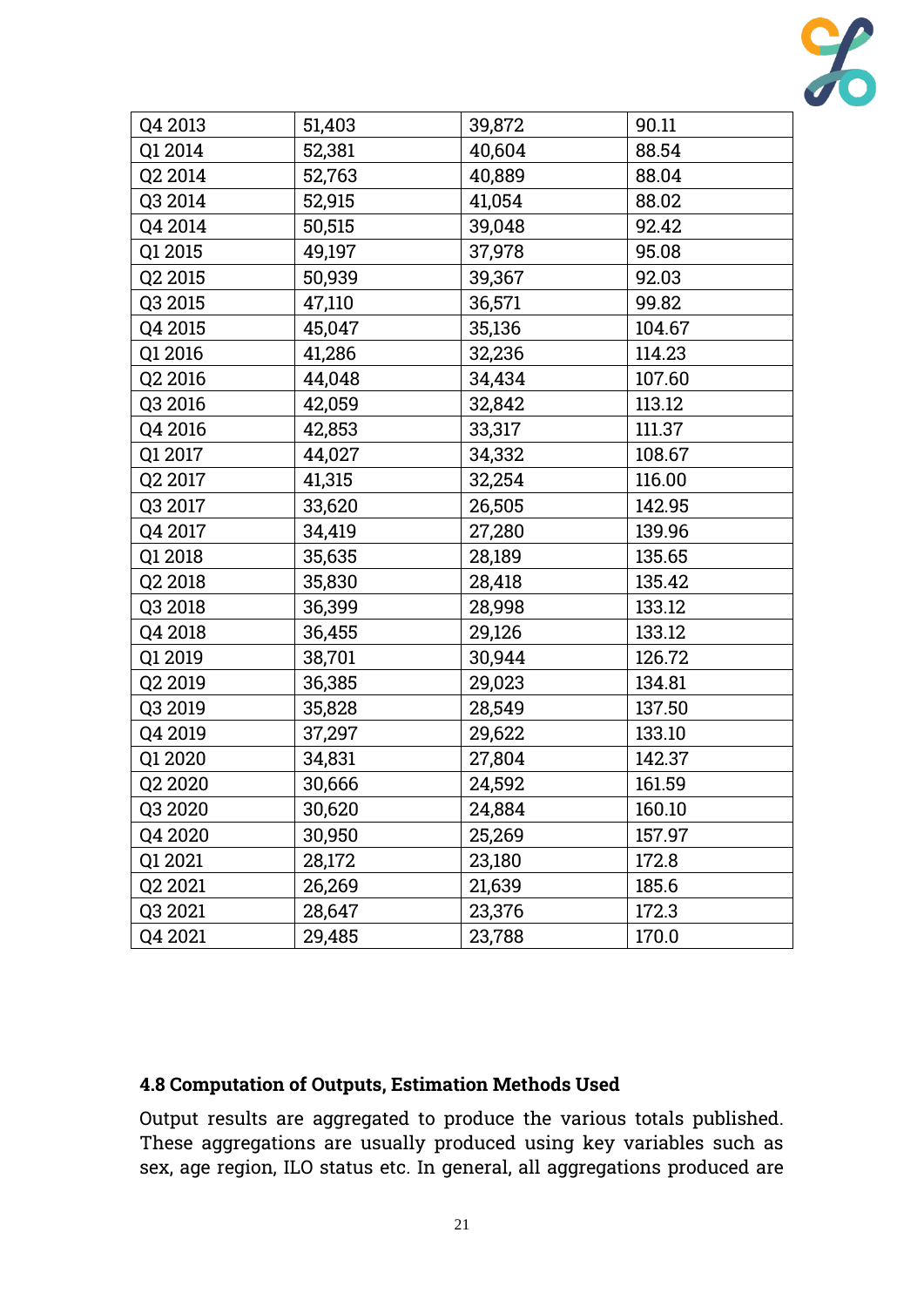

done by way of various SAS procedures. The aggregate results produced for any given set of classifications will be the sum of the individual grossing factors of the valid responses which belong to that set of classifications and no estimates are made unless the data itself has been captured within the survey.

# **4.9 Other Quality Assurance Techniques Used**

A series of audits are carried out each quarter to verify the quality of the individual data being collected by interviewers during face to face interviews with respondents. Interviewers receive regular feedback on the quality of the data they are producing, and any unusual trends are highlighted and followed-up. Interviewers undergo training when first employed and regular meetings are held with field co-ordinators to ensure standards are maintained. Further training is also provided to interviewers where appropriate.

Call centre interviewers also undergo training before commencing work on the LFS. Interactions between the call centre and survey respondents are audited on a random selection of cases. The audit process involves listening back to the telephone interaction and then rating the quality of the interviewer's work on a standardised score sheet. Interview outcomes such as complete or partial interviews and refusals are checked during the audits. When auditing an interview, the questionnaire is reviewed to ensure that the data gathered was entered accurately. Any issues that arise are addressed initially with the call centre supervisor and subsequently at the quarterly training sessions where members of the CSO based staff deliver detailed training on any questionnaire changes.

At an aggregate level, account is taken of other national economic indicators (e.g. Live Register trends, taxation trends) when quality checking the data produced from the LFS.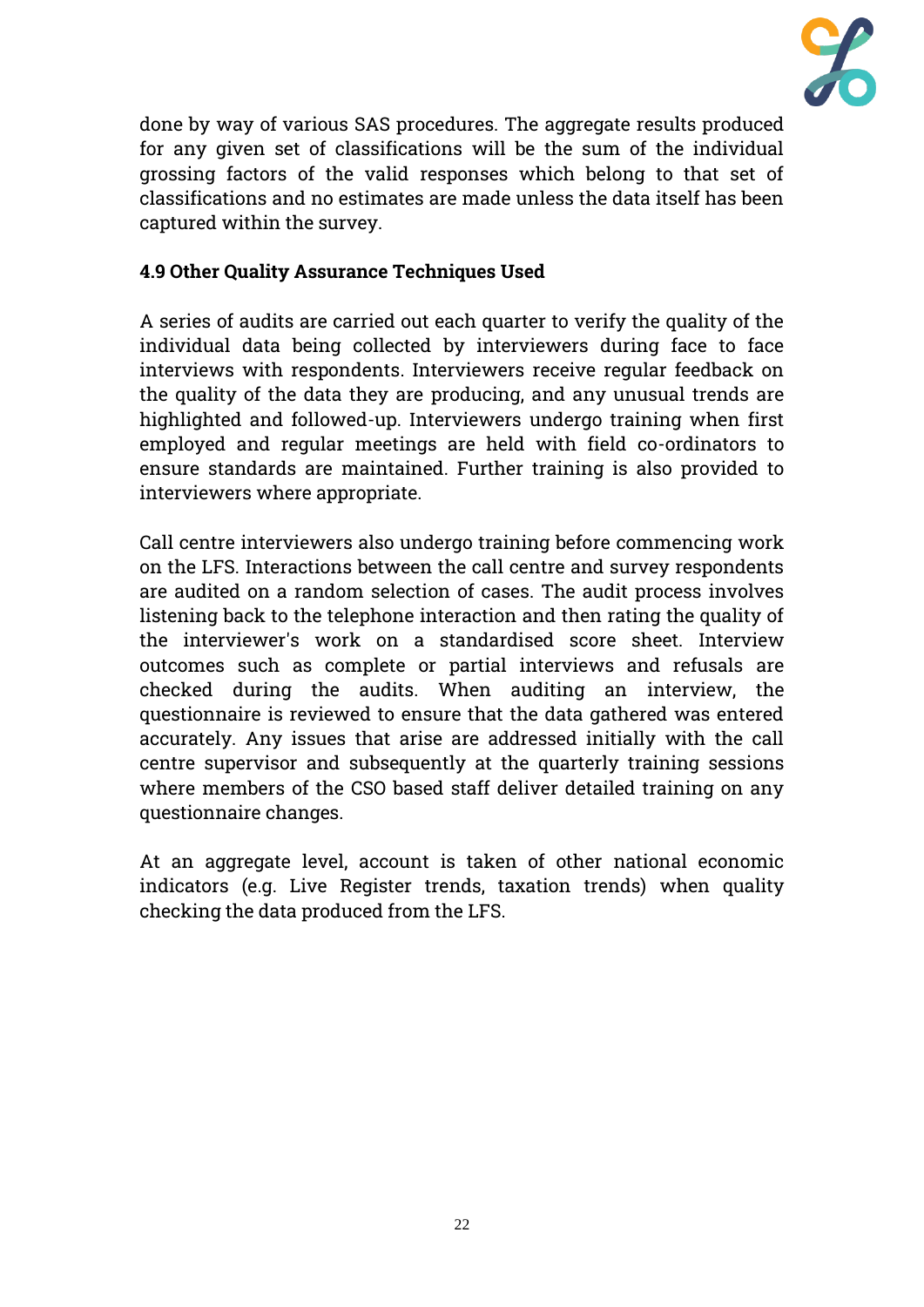

# **5 Quality**

# **5.1 Relevance**

The data is required under EU Council Regulation No 577/98. The LFS is the primary source of a number of key national indicators including official estimates of employment and unemployment. In addition to the main labour market estimates published on a quarterly basis, LFS (formerly QNHS) data is used in a number of other reports and publications produced by the CSO. In the period between each Census of Population, the LFS provides estimates of various demographic and other social indicators such as levels of educational attainment. Given the critical nature of estimates produced the relevance of the LFS can be taken as very high.

Other CSO sections which make use of LFS data include:

- National accounts
- Construction
- Earnings and Labour Costs
- Tourism

External users who make significant use of LFS data include, but is not limited to:

- ESRI
- Eurostat
- OECD
- Central Bank
- SOLAS
- Health and Safety Authority
- The Oireachtas
- Department of Finance
- Department of Public Expenditure and Reform
- Department of Business, Jobs and Innovation
- Department of Education and Skills
- Department of Health and Children
- Department of Social Protection
- National media organisations

#### **5.2 Accuracy and Reliability**

#### **5.2.1. Sampling Effect & representativeness**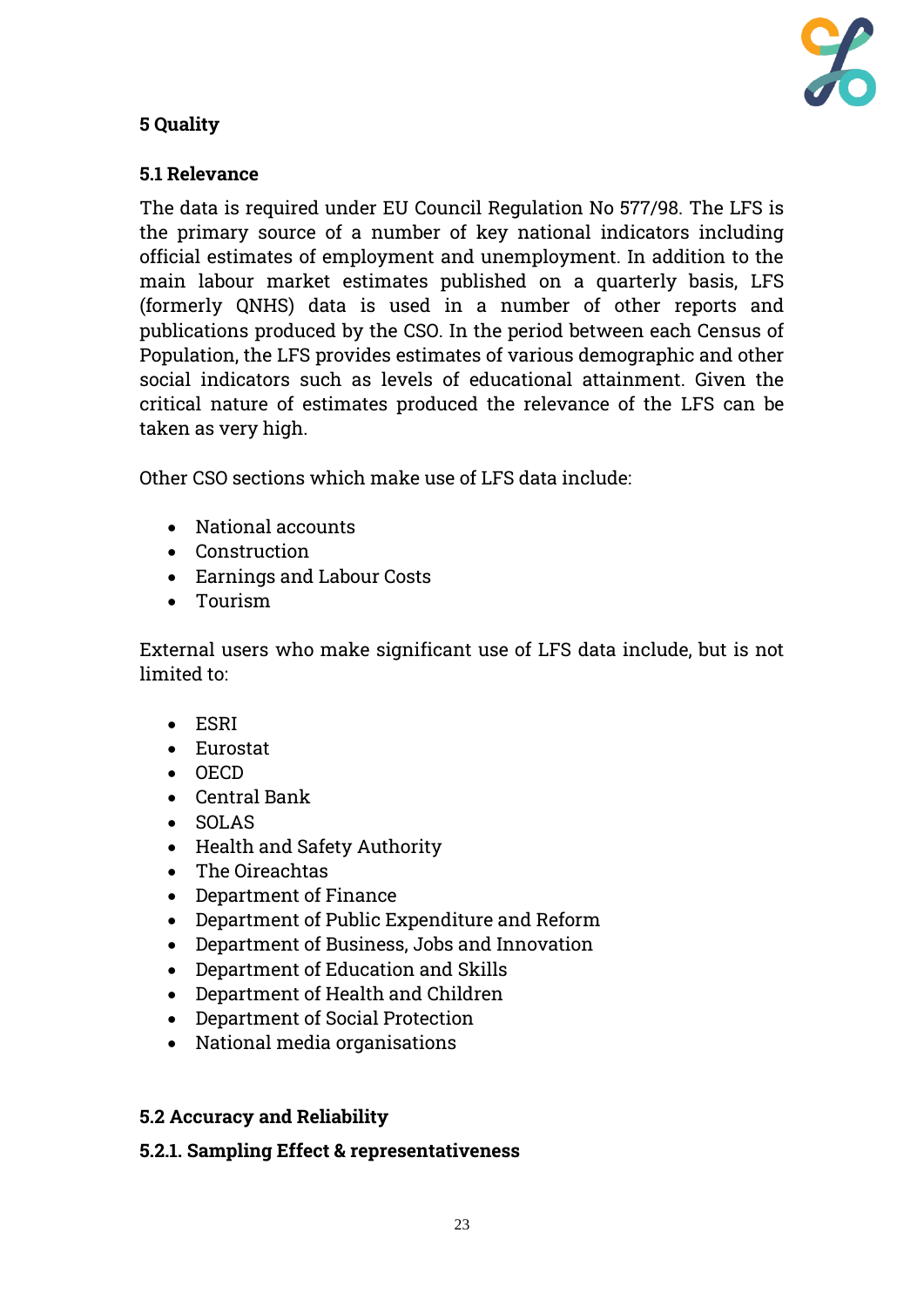

As the LFS is a sample survey it is subject to sampling error. Precision estimates are calculated using Jackknife replication for key variables. The table below shows estimated standard errors and confidence intervals for some of the key estimates for the LFS in respect of the most recent quarter. The 95% confidence intervals indicate the range within which we can be 95% confident the true value of the estimate in question will lie based on measurable sampling error.

|                                         |  | Q4 2021 Estimates of Standard Error, Coefficient of Variation and 95% |  |  |
|-----------------------------------------|--|-----------------------------------------------------------------------|--|--|
| Confidence Interval for key ILO results |  |                                                                       |  |  |

| <b>ILO Classification</b> | <b>Actual</b> | <b>Standar</b> | CV   | 95% CI<br>$\qquad \qquad$ | 95% CI - |  |  |
|---------------------------|---------------|----------------|------|---------------------------|----------|--|--|
|                           | measur        | d Error        | (%)  | Lower                     | Upper    |  |  |
|                           | e (Thou)      | (Thou)         |      | Limit                     | Limit    |  |  |
|                           |               |                |      | (Thou)                    | (Thou)   |  |  |
| Employed                  | 2506.0        | 14.7           | 0.59 | 2477.2                    | 2534.7   |  |  |
| Unemployed                | 127.4         | 6.2            | 4.88 | 115.2                     | 139.6    |  |  |
| <b>Total Labour Force</b> | 2633.3        | 13.0           | 0.49 | 2607.8                    | 2658.9   |  |  |
| Not in the Labour Force   | 1411.8        | 13.0           | 0.92 | 1386.2                    | 1437.3   |  |  |

**Q4 2021 Estimates of Standard Error, Coefficient of Variation and 95% Confidence Interval for NACE Rev.2 Sector of Employment**

| merval for two never because of Employment |        |                |      |          |        |  |
|--------------------------------------------|--------|----------------|------|----------|--------|--|
| <b>Sector of Employment</b>                | Actual | Standar        | CV   | 95% CI - | 95% CI |  |
|                                            | measur | d Error        | (%)  | Lower    | Upper  |  |
|                                            | e      | (Thou)         |      | Limit    | Limit  |  |
|                                            | (Thou) |                |      | (Thou)   | (Thou) |  |
| Agriculture, forestry<br>A                 | 106.8  | 5.9            | 5.52 | 95.3     | 118.4  |  |
| and fishing                                |        |                |      |          |        |  |
| $B - E$ Industry                           | 314.1  | 8.8            | 2.82 | 296.7    | 331.4  |  |
| F Construction                             | 158.3  | 6.6            | 4.2  | 145.3    | 171.3  |  |
| G Wholesale and retail                     | 306    | 9.2            | 2.99 | 288.1    | 323.9  |  |
| trade; repair of motor                     |        |                |      |          |        |  |
| vehicles<br>and                            |        |                |      |          |        |  |
| motorcycles                                |        |                |      |          |        |  |
| Transportation<br>H<br>and                 | 105.5  | 5.8            | 5.46 | 94.2     | 116.8  |  |
| storage                                    |        |                |      |          |        |  |
| Accommodation<br>and<br>L                  | 161.7  | $\overline{7}$ | 4.33 | 147.9    | 175.4  |  |
| food service activities                    |        |                |      |          |        |  |
| Information<br>$\mathbf I$ .<br>and        | 166.8  | 8.2            | 4.91 | 150.7    | 182.8  |  |
| Communication                              |        |                |      |          |        |  |
| K-L Financial, insurance                   | 132.8  | 5.7            | 4.3  | 121.6    | 144    |  |
| and real estate activities                 |        |                |      |          |        |  |
| M Professional, scientific                 | 173.3  | 7.1            | 4.09 | 159.4    | 187.1  |  |
| and technical activities                   |        |                |      |          |        |  |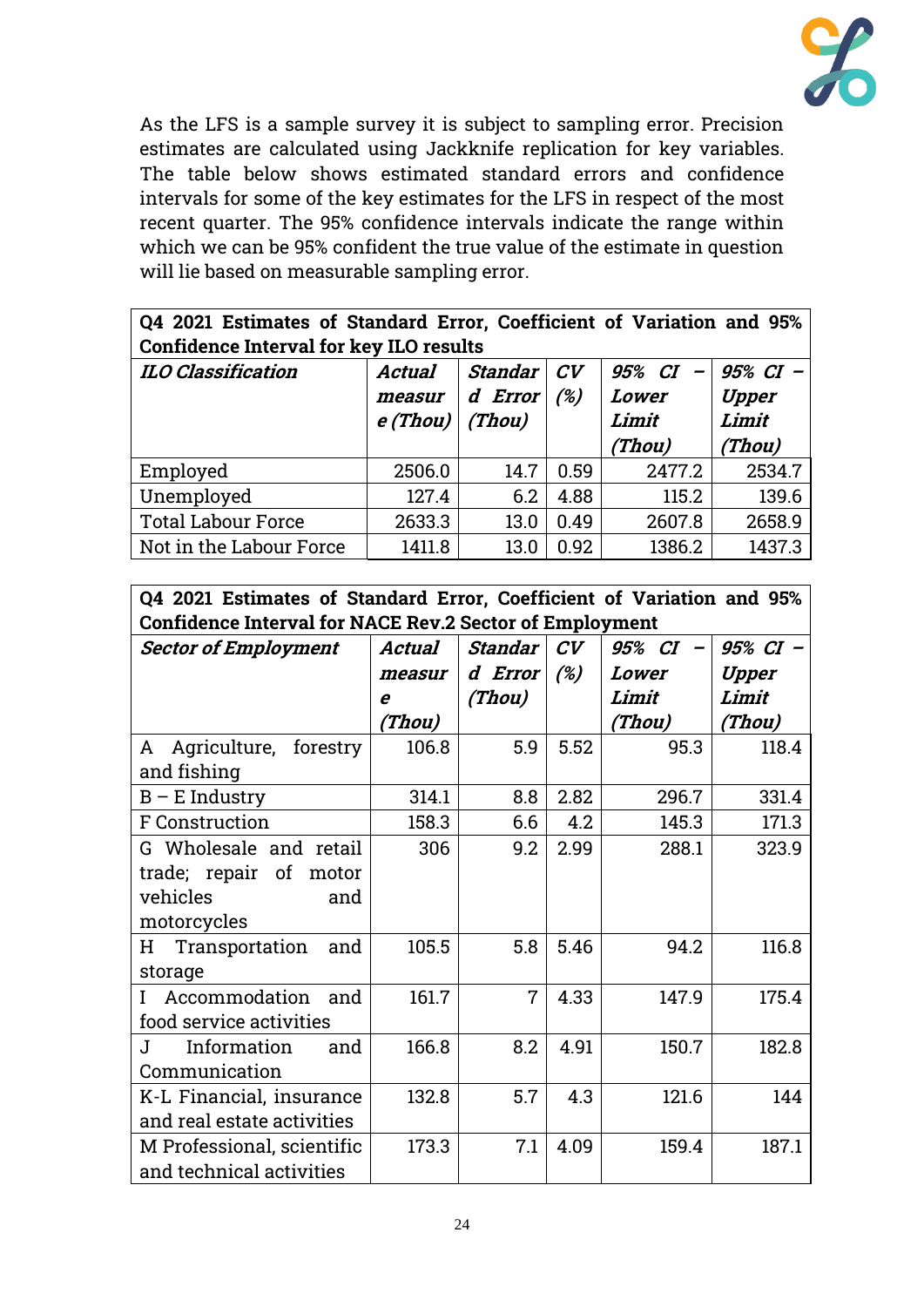

| Administration and<br>N       | 95.5  | 5.2 | 5.4  | 85.4  | 105.6 |
|-------------------------------|-------|-----|------|-------|-------|
| support service activities    |       |     |      |       |       |
| O Public administration       | 133.8 | 5.5 | 4.12 | 123   | 144.6 |
| and defence; compulsory       |       |     |      |       |       |
| social security               |       |     |      |       |       |
| P Education                   | 211.5 | 6.7 | 3.15 | 198.5 | 224.6 |
| health<br>Human<br>and        | 319.6 | 9.4 | 2.94 | 301.2 | 338   |
| social work activities        |       |     |      |       |       |
| Other<br><b>NACE</b><br>$R-U$ | 113   | 6   | 5.33 | 101.2 | 124.7 |
| activities                    |       |     |      |       |       |

Variance estimation for stratified household surveys is complex and there are a number of different methods. Further information is also available from the following links regarding variance analysis. It can also be noted that CSO continues to examine alternative methods of estimation and will expand the availability of measures for which such data is produced.

[http://ec.europa.eu/eurostat/web/products-manuals-and-guidelines/-](http://ec.europa.eu/eurostat/web/products-manuals-and-guidelines/-/KS-RA-13-029?inheritRedirect=true&redirect=%2Feurostat%2Fpublications%2Fmanuals-and-guidelines%3Fp_p_id%3D101_INSTANCE_8v4nUYMbAXCj%26p_p_lifecycle%3D0%26p_p_state%3Dnormal%26p_p_mode%3Dview%26p_p_col_id%3Dcolumn-2%26p_p_col_count%3D1%26_101_INSTANCE_8v4nUYMbAXCj_delta%3D20%26_101_INSTANCE_8v4nUYMbAXCj_keywords%3D%26_101_INSTANCE_8v4nUYMbAXCj_advancedSearch%3Dfalse%26_101_INSTANCE_8v4nUYMbAXCj_andOperator%3Dtrue%26p_r_p_564233524_resetCur%3Dfalse%26_101_INSTANCE_8v4nUYMbAXCj_cur%3D3) [/KS-RA-13-](http://ec.europa.eu/eurostat/web/products-manuals-and-guidelines/-/KS-RA-13-029?inheritRedirect=true&redirect=%2Feurostat%2Fpublications%2Fmanuals-and-guidelines%3Fp_p_id%3D101_INSTANCE_8v4nUYMbAXCj%26p_p_lifecycle%3D0%26p_p_state%3Dnormal%26p_p_mode%3Dview%26p_p_col_id%3Dcolumn-2%26p_p_col_count%3D1%26_101_INSTANCE_8v4nUYMbAXCj_delta%3D20%26_101_INSTANCE_8v4nUYMbAXCj_keywords%3D%26_101_INSTANCE_8v4nUYMbAXCj_advancedSearch%3Dfalse%26_101_INSTANCE_8v4nUYMbAXCj_andOperator%3Dtrue%26p_r_p_564233524_resetCur%3Dfalse%26_101_INSTANCE_8v4nUYMbAXCj_cur%3D3)

[029?inheritRedirect=true&redirect=%2Feurostat%2Fpublications%2Fman](http://ec.europa.eu/eurostat/web/products-manuals-and-guidelines/-/KS-RA-13-029?inheritRedirect=true&redirect=%2Feurostat%2Fpublications%2Fmanuals-and-guidelines%3Fp_p_id%3D101_INSTANCE_8v4nUYMbAXCj%26p_p_lifecycle%3D0%26p_p_state%3Dnormal%26p_p_mode%3Dview%26p_p_col_id%3Dcolumn-2%26p_p_col_count%3D1%26_101_INSTANCE_8v4nUYMbAXCj_delta%3D20%26_101_INSTANCE_8v4nUYMbAXCj_keywords%3D%26_101_INSTANCE_8v4nUYMbAXCj_advancedSearch%3Dfalse%26_101_INSTANCE_8v4nUYMbAXCj_andOperator%3Dtrue%26p_r_p_564233524_resetCur%3Dfalse%26_101_INSTANCE_8v4nUYMbAXCj_cur%3D3) [uals-and-](http://ec.europa.eu/eurostat/web/products-manuals-and-guidelines/-/KS-RA-13-029?inheritRedirect=true&redirect=%2Feurostat%2Fpublications%2Fmanuals-and-guidelines%3Fp_p_id%3D101_INSTANCE_8v4nUYMbAXCj%26p_p_lifecycle%3D0%26p_p_state%3Dnormal%26p_p_mode%3Dview%26p_p_col_id%3Dcolumn-2%26p_p_col_count%3D1%26_101_INSTANCE_8v4nUYMbAXCj_delta%3D20%26_101_INSTANCE_8v4nUYMbAXCj_keywords%3D%26_101_INSTANCE_8v4nUYMbAXCj_advancedSearch%3Dfalse%26_101_INSTANCE_8v4nUYMbAXCj_andOperator%3Dtrue%26p_r_p_564233524_resetCur%3Dfalse%26_101_INSTANCE_8v4nUYMbAXCj_cur%3D3)

[guidelines%3Fp\\_p\\_id%3D101\\_INSTANCE\\_8v4nUYMbAXCj%26p\\_p\\_lifecy](http://ec.europa.eu/eurostat/web/products-manuals-and-guidelines/-/KS-RA-13-029?inheritRedirect=true&redirect=%2Feurostat%2Fpublications%2Fmanuals-and-guidelines%3Fp_p_id%3D101_INSTANCE_8v4nUYMbAXCj%26p_p_lifecycle%3D0%26p_p_state%3Dnormal%26p_p_mode%3Dview%26p_p_col_id%3Dcolumn-2%26p_p_col_count%3D1%26_101_INSTANCE_8v4nUYMbAXCj_delta%3D20%26_101_INSTANCE_8v4nUYMbAXCj_keywords%3D%26_101_INSTANCE_8v4nUYMbAXCj_advancedSearch%3Dfalse%26_101_INSTANCE_8v4nUYMbAXCj_andOperator%3Dtrue%26p_r_p_564233524_resetCur%3Dfalse%26_101_INSTANCE_8v4nUYMbAXCj_cur%3D3) [cle%3D0%26p\\_p\\_state%3Dnormal%26p\\_p\\_mode%3Dview%26p\\_p\\_col\\_id%](http://ec.europa.eu/eurostat/web/products-manuals-and-guidelines/-/KS-RA-13-029?inheritRedirect=true&redirect=%2Feurostat%2Fpublications%2Fmanuals-and-guidelines%3Fp_p_id%3D101_INSTANCE_8v4nUYMbAXCj%26p_p_lifecycle%3D0%26p_p_state%3Dnormal%26p_p_mode%3Dview%26p_p_col_id%3Dcolumn-2%26p_p_col_count%3D1%26_101_INSTANCE_8v4nUYMbAXCj_delta%3D20%26_101_INSTANCE_8v4nUYMbAXCj_keywords%3D%26_101_INSTANCE_8v4nUYMbAXCj_advancedSearch%3Dfalse%26_101_INSTANCE_8v4nUYMbAXCj_andOperator%3Dtrue%26p_r_p_564233524_resetCur%3Dfalse%26_101_INSTANCE_8v4nUYMbAXCj_cur%3D3) [3Dcolumn-](http://ec.europa.eu/eurostat/web/products-manuals-and-guidelines/-/KS-RA-13-029?inheritRedirect=true&redirect=%2Feurostat%2Fpublications%2Fmanuals-and-guidelines%3Fp_p_id%3D101_INSTANCE_8v4nUYMbAXCj%26p_p_lifecycle%3D0%26p_p_state%3Dnormal%26p_p_mode%3Dview%26p_p_col_id%3Dcolumn-2%26p_p_col_count%3D1%26_101_INSTANCE_8v4nUYMbAXCj_delta%3D20%26_101_INSTANCE_8v4nUYMbAXCj_keywords%3D%26_101_INSTANCE_8v4nUYMbAXCj_advancedSearch%3Dfalse%26_101_INSTANCE_8v4nUYMbAXCj_andOperator%3Dtrue%26p_r_p_564233524_resetCur%3Dfalse%26_101_INSTANCE_8v4nUYMbAXCj_cur%3D3)

[2%26p\\_p\\_col\\_count%3D1%26\\_101\\_INSTANCE\\_8v4nUYMbAXCj\\_delta%3D](http://ec.europa.eu/eurostat/web/products-manuals-and-guidelines/-/KS-RA-13-029?inheritRedirect=true&redirect=%2Feurostat%2Fpublications%2Fmanuals-and-guidelines%3Fp_p_id%3D101_INSTANCE_8v4nUYMbAXCj%26p_p_lifecycle%3D0%26p_p_state%3Dnormal%26p_p_mode%3Dview%26p_p_col_id%3Dcolumn-2%26p_p_col_count%3D1%26_101_INSTANCE_8v4nUYMbAXCj_delta%3D20%26_101_INSTANCE_8v4nUYMbAXCj_keywords%3D%26_101_INSTANCE_8v4nUYMbAXCj_advancedSearch%3Dfalse%26_101_INSTANCE_8v4nUYMbAXCj_andOperator%3Dtrue%26p_r_p_564233524_resetCur%3Dfalse%26_101_INSTANCE_8v4nUYMbAXCj_cur%3D3) [20%26\\_101\\_INSTANCE\\_8v4nUYMbAXCj\\_keywords%3D%26\\_101\\_INSTAN](http://ec.europa.eu/eurostat/web/products-manuals-and-guidelines/-/KS-RA-13-029?inheritRedirect=true&redirect=%2Feurostat%2Fpublications%2Fmanuals-and-guidelines%3Fp_p_id%3D101_INSTANCE_8v4nUYMbAXCj%26p_p_lifecycle%3D0%26p_p_state%3Dnormal%26p_p_mode%3Dview%26p_p_col_id%3Dcolumn-2%26p_p_col_count%3D1%26_101_INSTANCE_8v4nUYMbAXCj_delta%3D20%26_101_INSTANCE_8v4nUYMbAXCj_keywords%3D%26_101_INSTANCE_8v4nUYMbAXCj_advancedSearch%3Dfalse%26_101_INSTANCE_8v4nUYMbAXCj_andOperator%3Dtrue%26p_r_p_564233524_resetCur%3Dfalse%26_101_INSTANCE_8v4nUYMbAXCj_cur%3D3) [CE\\_8v4nUYMbAXCj\\_advancedSearch%3Dfalse%26\\_101\\_INSTANCE\\_8v4](http://ec.europa.eu/eurostat/web/products-manuals-and-guidelines/-/KS-RA-13-029?inheritRedirect=true&redirect=%2Feurostat%2Fpublications%2Fmanuals-and-guidelines%3Fp_p_id%3D101_INSTANCE_8v4nUYMbAXCj%26p_p_lifecycle%3D0%26p_p_state%3Dnormal%26p_p_mode%3Dview%26p_p_col_id%3Dcolumn-2%26p_p_col_count%3D1%26_101_INSTANCE_8v4nUYMbAXCj_delta%3D20%26_101_INSTANCE_8v4nUYMbAXCj_keywords%3D%26_101_INSTANCE_8v4nUYMbAXCj_advancedSearch%3Dfalse%26_101_INSTANCE_8v4nUYMbAXCj_andOperator%3Dtrue%26p_r_p_564233524_resetCur%3Dfalse%26_101_INSTANCE_8v4nUYMbAXCj_cur%3D3) [nUYMbAXCj\\_andOperator%3Dtrue%26p\\_r\\_p\\_564233524\\_resetCur%3Dfals](http://ec.europa.eu/eurostat/web/products-manuals-and-guidelines/-/KS-RA-13-029?inheritRedirect=true&redirect=%2Feurostat%2Fpublications%2Fmanuals-and-guidelines%3Fp_p_id%3D101_INSTANCE_8v4nUYMbAXCj%26p_p_lifecycle%3D0%26p_p_state%3Dnormal%26p_p_mode%3Dview%26p_p_col_id%3Dcolumn-2%26p_p_col_count%3D1%26_101_INSTANCE_8v4nUYMbAXCj_delta%3D20%26_101_INSTANCE_8v4nUYMbAXCj_keywords%3D%26_101_INSTANCE_8v4nUYMbAXCj_advancedSearch%3Dfalse%26_101_INSTANCE_8v4nUYMbAXCj_andOperator%3Dtrue%26p_r_p_564233524_resetCur%3Dfalse%26_101_INSTANCE_8v4nUYMbAXCj_cur%3D3) [e%26\\_101\\_INSTANCE\\_8v4nUYMbAXCj\\_cur%3D3](http://ec.europa.eu/eurostat/web/products-manuals-and-guidelines/-/KS-RA-13-029?inheritRedirect=true&redirect=%2Feurostat%2Fpublications%2Fmanuals-and-guidelines%3Fp_p_id%3D101_INSTANCE_8v4nUYMbAXCj%26p_p_lifecycle%3D0%26p_p_state%3Dnormal%26p_p_mode%3Dview%26p_p_col_id%3Dcolumn-2%26p_p_col_count%3D1%26_101_INSTANCE_8v4nUYMbAXCj_delta%3D20%26_101_INSTANCE_8v4nUYMbAXCj_keywords%3D%26_101_INSTANCE_8v4nUYMbAXCj_advancedSearch%3Dfalse%26_101_INSTANCE_8v4nUYMbAXCj_andOperator%3Dtrue%26p_r_p_564233524_resetCur%3Dfalse%26_101_INSTANCE_8v4nUYMbAXCj_cur%3D3)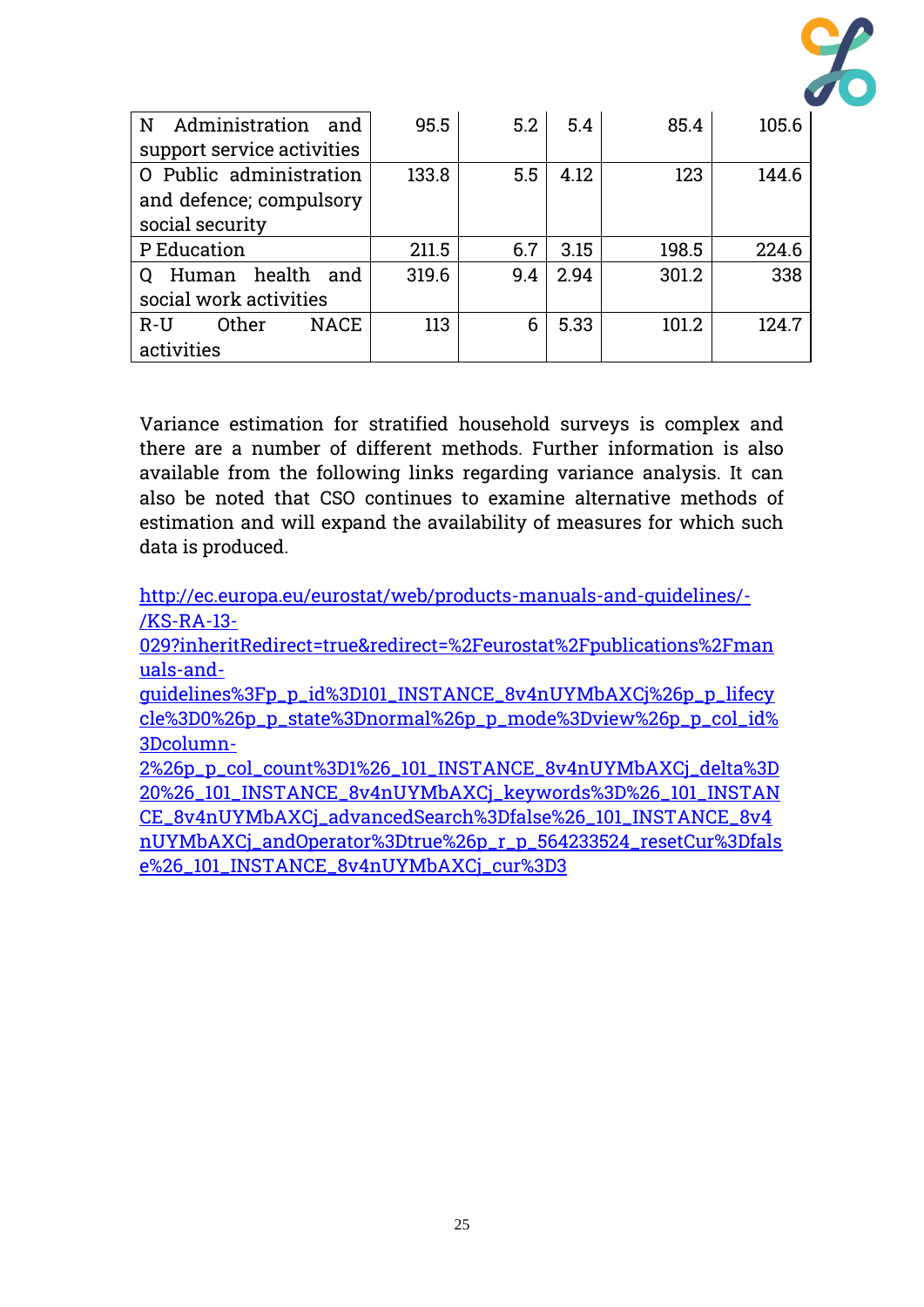

## **5.2.2. Non-Sampling Effects**

In addition to known sampling errors, any survey will be subject to other non-sampling errors (for example measurement errors arising from questions not capturing the desired information accurately). Nonsampling error is far more difficult to measure than sampling error and no formal estimate of non-sampling error is available in the LFS.

Information on the interviews is collected and analysed to help minimise non-sampling effects (including, for example, when interviews were conducted and their duration). This information is compared across the interview teams to ensure no unusual variation in interviewer performance exists. Co-ordinators, as an additional check on the quality of the interviewer's work, call back to around 2% of households to check the quality of the collected data. Audit checks are also carried out on interviews carried out at the call centre.

### **5.2.2.1 Quality of the Data Sources used (other than survey register)**

Not applicable.

### **5.2.2.2 Register Coverage**

The entire stock of private households at the time of the most recent Census of Population in the country represents the full sampling frame for the LFS. The sample based on the 2011 Census was first introduced on a wave by wave basis in Q1 2016 and was fully in effect as of Q1 2017. Effective from Q2 2019, a new sample based on the 2016 Census of Population was introduced incrementally on a quarterly basis and was fully operational in Q2 2020.

#### **5.2.2.3 Non-response (Unit and Item)**

An adjustment for non-response was introduced into the weighting procedure for the LFS from Q3 2017 onwards. The adjustment applies extra weight to the groups who tend to be less likely to respond to the survey to make the results from the achieved sample more representative of the target sample and target population. The table below gives a breakdown of the response and non-response beginning with the introduction of the new LFS in Q3 2017:

| 04 2020 |  | Q1 2021   Q2 2021   Q3 2021 | Q4 2021 |  |
|---------|--|-----------------------------|---------|--|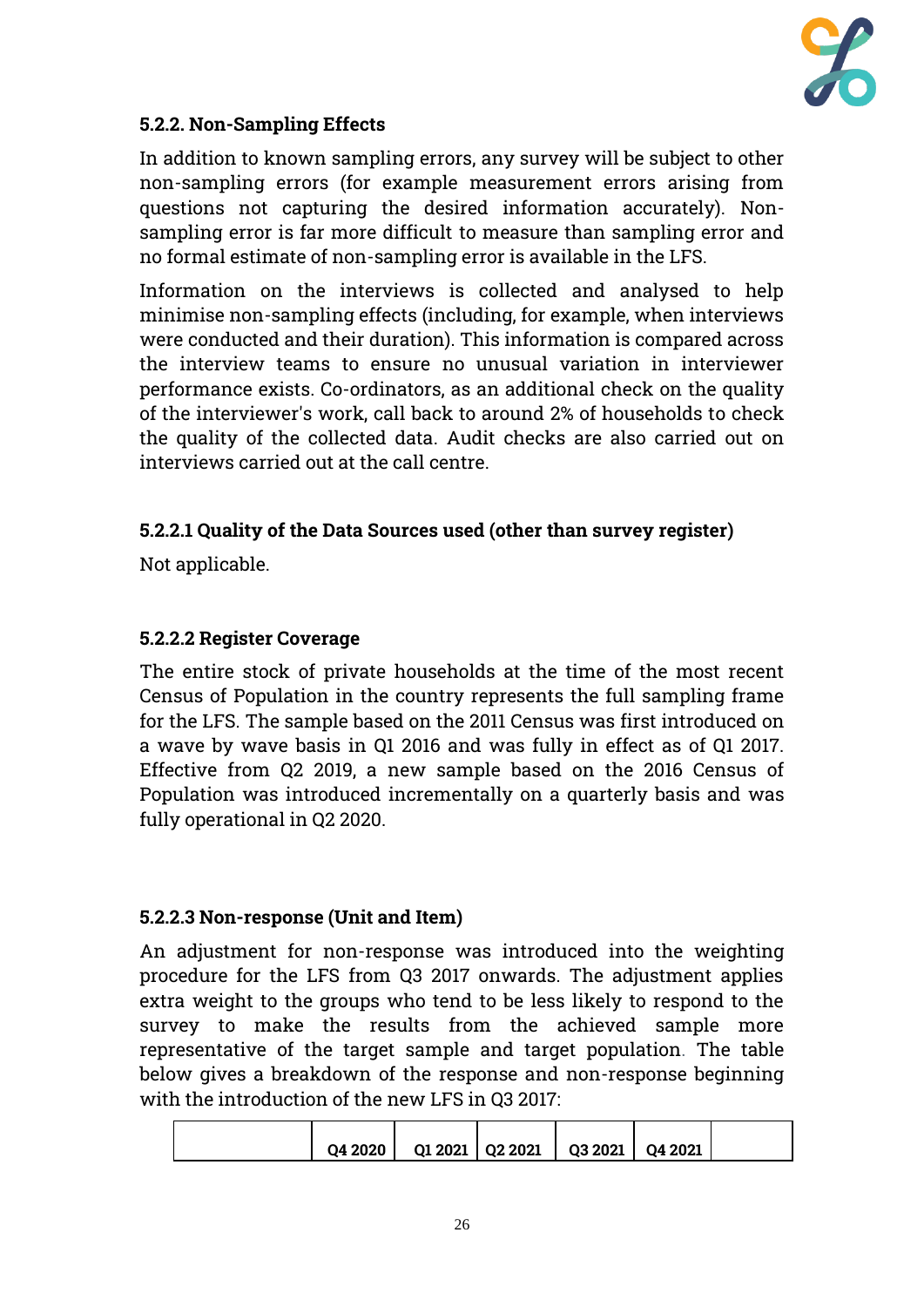

| <b>Target</b>         |        |        |        |       |       |  |
|-----------------------|--------|--------|--------|-------|-------|--|
| households            | 32,500 | 32,500 | 32500  | 32500 | 32500 |  |
| <b>Houses</b>         |        |        |        |       |       |  |
| dropped*              | 2,334  | 2,393  | 2242   | 3047  | 3803  |  |
| <b>Revised</b>        |        |        |        |       |       |  |
| household             |        |        |        |       | 28697 |  |
| target                | 30,166 | 30,107 | 30258  | 29453 |       |  |
| of which:             |        |        |        |       |       |  |
|                       |        |        |        |       |       |  |
| Vacant - CAPI         | 621    | 299    | 303    | 685   | 729   |  |
| Uncontactable -       |        |        |        |       |       |  |
| <b>CAPI</b>           | 12,454 | 9,750  | 8178   | 10325 | 8247  |  |
| Uncontactable -       |        |        |        |       |       |  |
| <b>CATI</b>           | 1,470  | 1,811  | 1947   | 2229  | 2635  |  |
|                       |        |        |        |       |       |  |
| Refusal - CAPI        | 1,570  | 810    | 661    | 1649  | 2134  |  |
|                       |        |        |        |       |       |  |
| <b>Refusal - CATI</b> | 154    | 159    | 170    | 179   | 360   |  |
| Other non-            |        |        |        |       |       |  |
| interview -           |        |        |        |       | 2322  |  |
| <b>CAPI</b>           | 1,292  | 5,487  | 7831   | 2467  |       |  |
| Other non-            |        |        |        |       |       |  |
| interview -           |        |        |        |       | 458   |  |
| <b>CATI</b>           | 323    | 449    | 492    | 480   |       |  |
|                       |        |        |        |       |       |  |
| <b>Actual houses</b>  |        |        |        |       |       |  |
| interviewed           | 12,282 | 11,342 | 10,676 | 11439 | 11812 |  |
|                       |        |        |        |       |       |  |
| of which:             |        |        |        |       |       |  |
| <b>Insufficient</b>   |        |        |        |       |       |  |
| data to assign        |        |        |        |       |       |  |
| grossing factor       | 17     | 12     | 31     | 30    | 10    |  |
| <b>Final total</b>    |        |        |        |       |       |  |
| number of             |        |        |        |       |       |  |
| houses used to        |        |        |        |       |       |  |
| generate              |        |        |        |       | 11802 |  |
| outputs               | 12,265 | 11,330 | 10,645 | 11409 |       |  |

\* Households are sometimes dropped due to staffing shortages and unforeseen local circumstances.

For reference purposes, the table below gives a break-down of the response and non-response to the now defunct QNHS: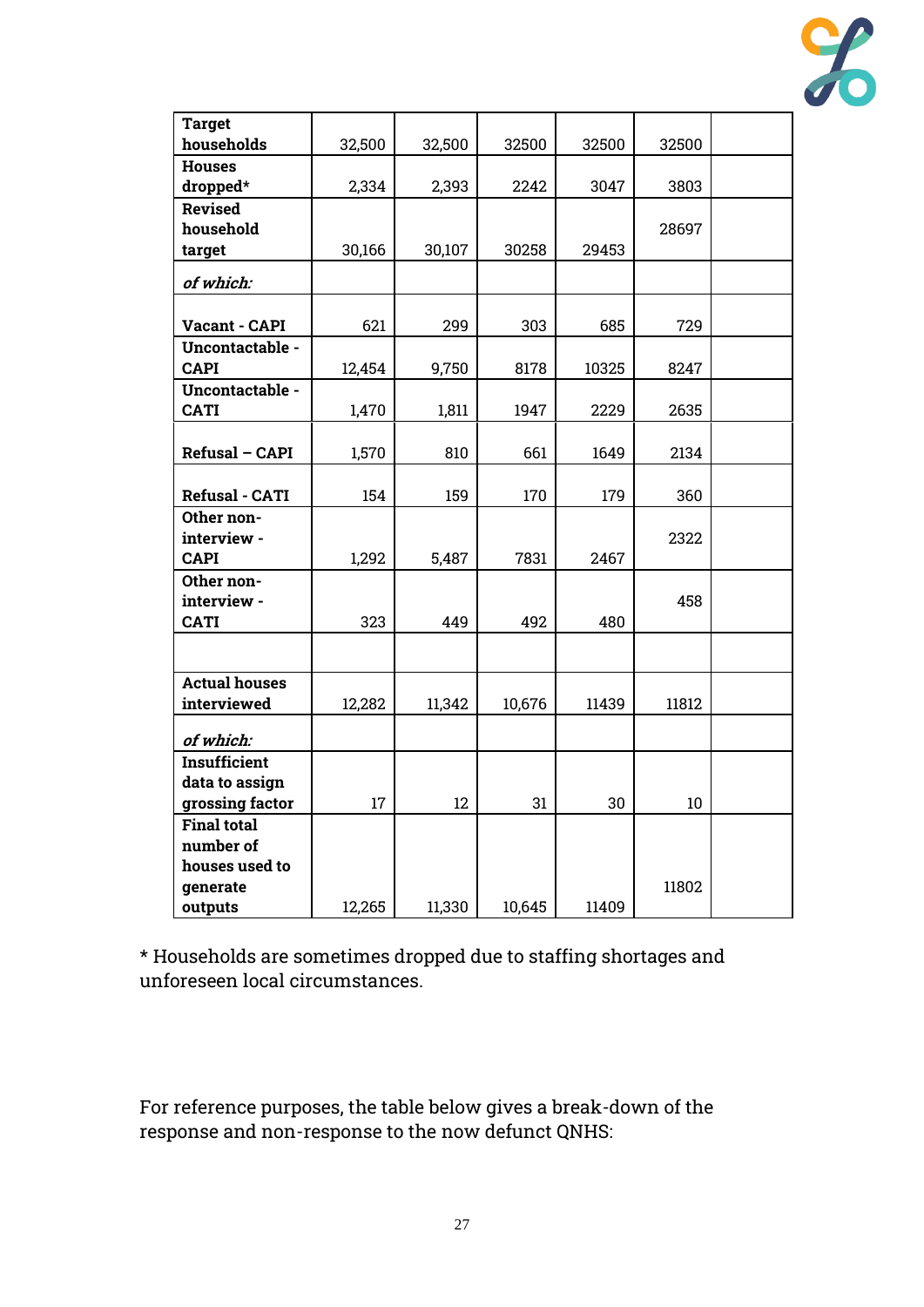

|                          | Q2 2016 | Q3 2016 | Q4 2016 | Q1 2017 | Q2 2017        |
|--------------------------|---------|---------|---------|---------|----------------|
| <b>Target</b>            |         |         |         |         |                |
| households               | 26,000  | 26,000  | 26,000  | 26,000  | 26,000         |
|                          |         |         |         |         |                |
| Houses dropped*          | 3,560   | 4,338   | 3,960   | 3,859   | 4,921          |
| <b>Revised</b>           |         |         |         |         |                |
| household target         | 22,440  | 21,662  | 22,040  | 22,141  | 21,079         |
|                          |         |         |         |         |                |
| of which:                |         |         |         |         |                |
|                          |         |         |         |         |                |
| <b>Vacant</b>            | 2,377   | 2,478   | 2,458   | 2,391   | 2,337          |
|                          |         |         |         |         |                |
| Uncontactable            | 1,930   | 1,913   | 2,063   | 1,892   | 1,854          |
|                          |         |         |         |         |                |
| <b>Refusal</b>           | 1,687   | 1,623   | 1,691   | 1,734   | 1,594          |
|                          |         |         |         |         |                |
|                          |         |         |         |         |                |
| <b>Actual houses</b>     |         |         |         |         |                |
| interviewed              | 16,446  | 15,648  | 15,828  | 16,124  | 15,294         |
|                          |         |         |         |         |                |
| of which:                |         |         |         |         |                |
| <b>Insufficient data</b> |         |         |         |         |                |
| to assign grossing       |         |         |         |         |                |
| factor                   | 26      | 18      | 20      | 8       | $\overline{7}$ |
| <b>Final total</b>       |         |         |         |         |                |
| number of houses         |         |         |         |         |                |
| used to generate         |         |         |         |         |                |
| outputs                  | 16,420  | 15,632  | 15,808  | 16,116  | 15,287         |

\* Households are sometimes dropped due to staffing shortages and unforeseen local circumstances.

#### **5.2.2.4 Measurement Errors**

No formal evaluation of sources of error is available, although measures are in place to minimise error (details below).

• The quality of the data collected is improved using regular field staff training (including the use of video recording of training interviews) and debriefings – for example, suggestions from field staff regarding the wording of certain questions. The office audits the interactions between the call centre and survey respondents on a random selection of cases. The audit process involves listening back to the telephone interaction and then rating the quality of the interviewer's work on a standardised score sheet. Interview outcomes such as complete or partial interviews and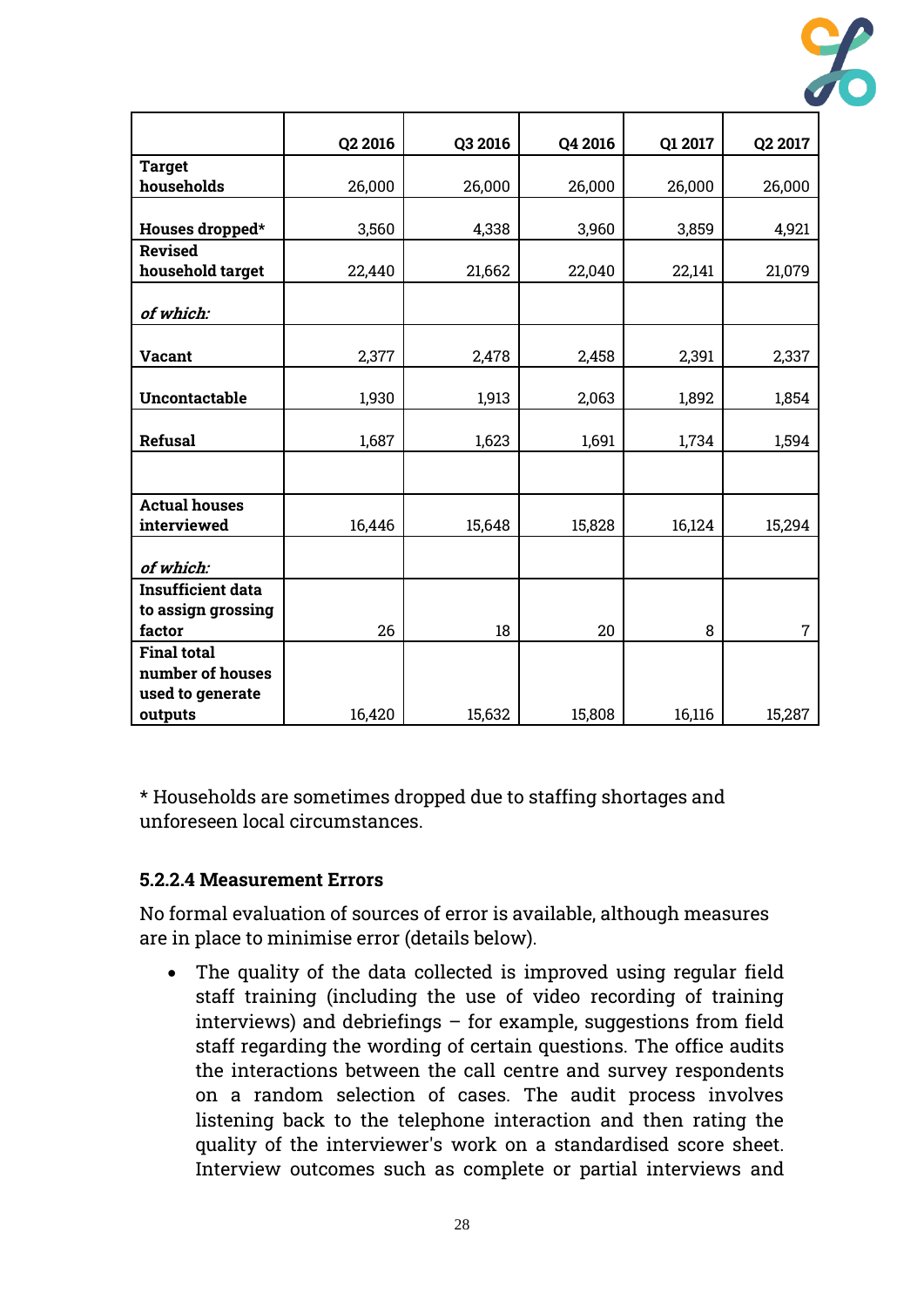

refusals are checked during the audits. When auditing an interview, the questionnaire is reviewed to ensure that the data gathered was entered accurately. Any issues that arise are addressed initially with the call centre supervisor and subsequently at the quarterly training sessions where members of the CSO based staff deliver detailed training on any questionnaire changes.

- Respondent effects most of the requested information is readily available to respondents. Proxy responses are not allowed for certain questions (for example income). A lot of the national modules only allow direct responses to improve data quality.
- Comprehension errors most of the terms used by the survey are readily understood, although some issues occasionally arise.

# **5.2.2.5 Processing Errors**

- a. Data capture errors: These errors are minimised by logic checks and limits on values that can be keyed for each question in the electronic questionnaire at the data collection point.
- b. Coding error: Checks are in place to minimise this risk, particularly with respect to Industry and occupational coding. The coding is conducted in-house at the CSO using an automated coding facility which is reviewed by a small team of coding experts. This approach reduces subjectivity and coding error. Overall it increases the quality and standard of coding of these key variables.

# **5.2.2.6 Model-related Effects**

Not applicable.

# **5.3 Timeliness and Punctuality**

#### **5.3.1 Provisional Results**

No provisional outputs are published.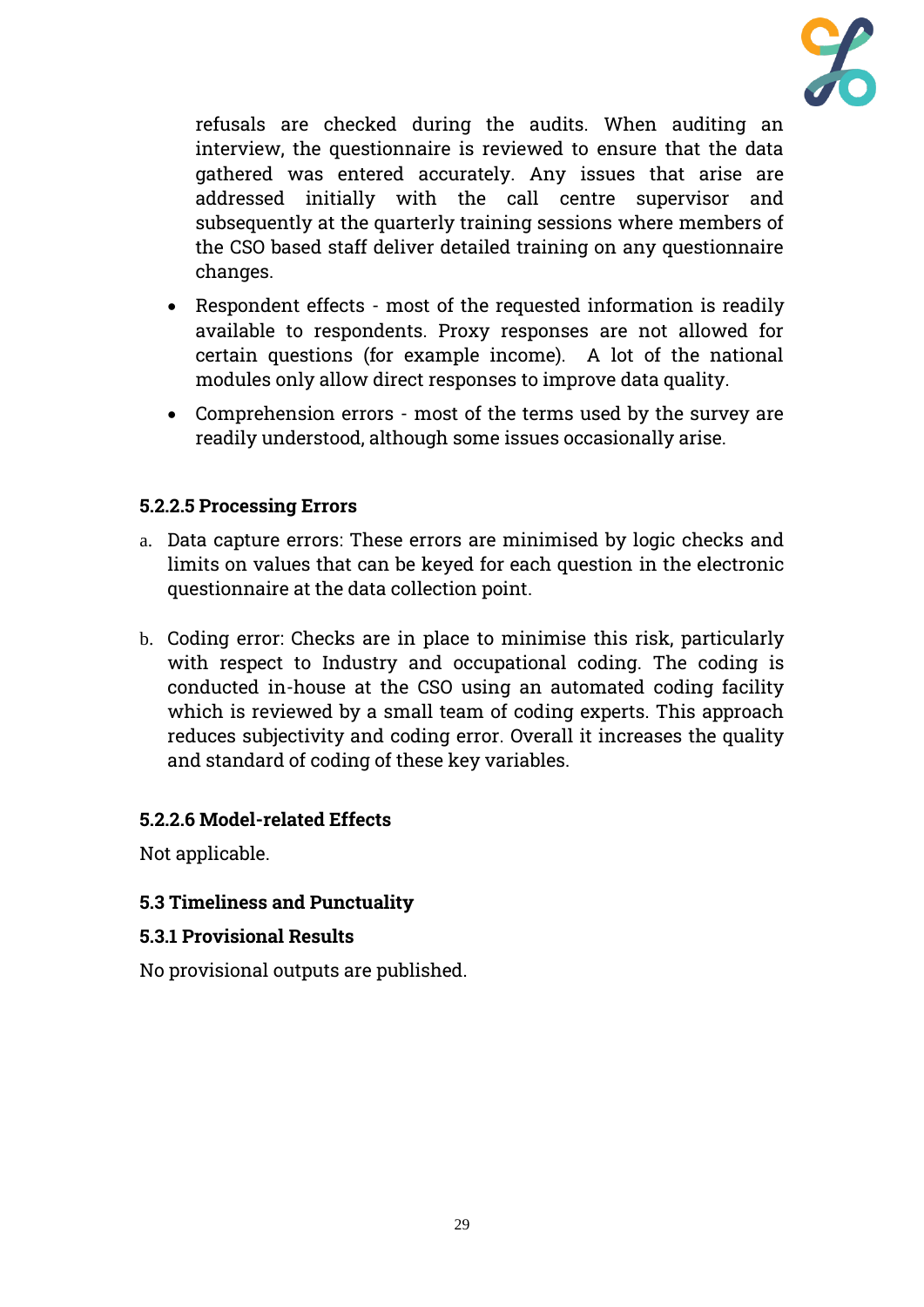

#### **5.3.2 Final Results**

Since the third quarter of 2012, results have been published in the ninth week after the end of the quarter (the end of quarter is the Sunday of the final reference week in the quarter). The target is T+56 days and actual timeliness for recent quarters is:

| <b>Period</b> | End of quarter | <b>Publication date</b> | <b>Timeliness</b> |
|---------------|----------------|-------------------------|-------------------|
|               | date           |                         | (days)            |
| Q1 2015       | 29/03/2015     | 21/05/2015              | 53                |
| Q2 2015       | 28/06/2015     | 26/08/2015              | 59*               |
| Q3 2015       | 27/09/2015     | 17/11/2015              | 51                |
| Q4 2015       | 03/01/2016     | 23/02/2016              | 51                |
| Q1 2016       | 03/04/2016     | 24/05/2016              | 51                |
| Q2 2016       | 03/07/2016     | 23/08/2016              | 51                |
| Q3 2016       | 02/10/2016     | 22/11/2016              | 51                |
| Q4 2016       | 01/01/2017     | 21/02/2017              | 51                |
| Q1 2017       | 02/04/2017     | 23/05/2017              | 51                |
| Q2 2017       | 02/07/2017     | 22/09/2017              | 82**              |
| Q3 2017       | 01/10/2017     | 16/01/2018              | $107**$           |
| Q4 2017       | 31/12/2017     | 14/03/2018              | $73**$            |
| Q1 2018       | 01/04/2018     | 20/06/2018              | 80***             |
| Q2 2018       | 01/07/2018     | 28/08/2018              | 58****            |
| Q3 2018       | 01/10/2018     | 20/11/2018              | 50                |
| Q4 2018       | 30/12/2018     | 19/02/2019              | 51                |
| Q1 2019       | 31/03/2019     | 21/05/2019              | 51                |
| Q2 2019       | 30/06/2019     | 23/08/2019              | 58                |
| Q3 2019       | 29/07/2019     | 19/11/2019              | 52                |
| Q4 2019       | 29/12/2019     | 18/02/2020              | 51                |
| Q1 2020       | 29/03/2020     | 21/05/2020              | 53                |
| Q2 2020       | 28/06/2020     | 25/08/2020              | 58                |
| Q3 2020       | 03/10/2020     | 17/11/2020              | 45                |
| Q4 2020       | 23/01/2020     | 25/02/2021              | 33                |
| Q1 2021       | 04/04/2021     | 23/06/2021              | 80*****           |
| Q2 2021       | 04/07/2021     | 24/09/2021              | 82                |
| Q3 2021       | 03/10/2021     | 25/11/2021              | 53                |
| Q4 2021       | 02/01/2022     | 17/02/2022              | 46                |

\* Note that the QNHS release was postponed as a result of a planned upgrade to the CSO website during

the week of August 17<sup>th</sup> to 24<sup>th</sup> 2015 inclusive.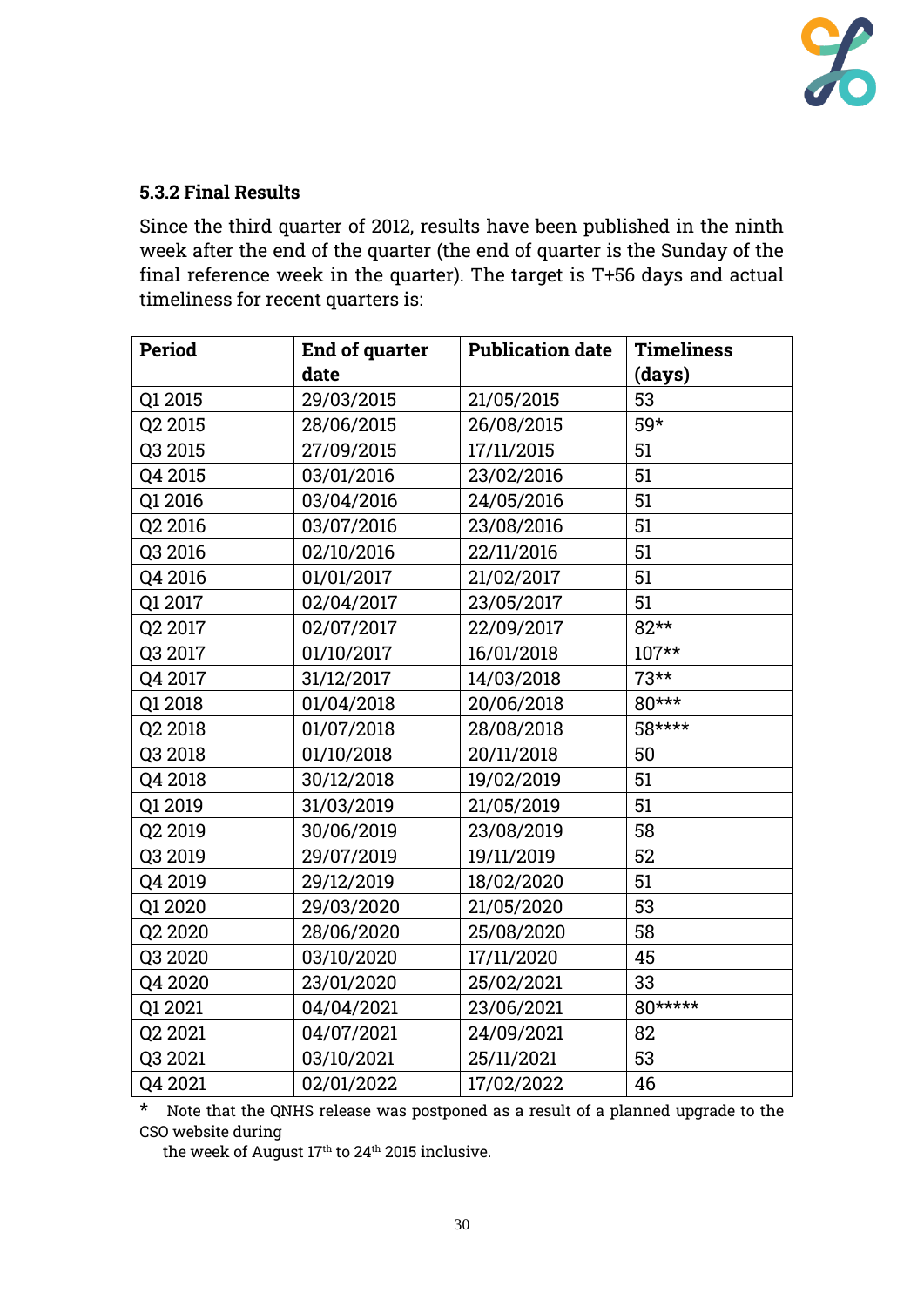

\*\* Note that this delay arose due to the phased implementation of a major redevelopment of the CSO's

 household surveys in the context of a significant Household Survey Development (HSD) project.

\*\*\* Note that this delay arose due to the phased implementation of a major redevelopment of the CSO's

household surveys in the context of a significant Household Survey Development (HSD) project together with the introduction of new NUTS2 and NUTS3 regional groupings

\*\*\*\* Note that this delay arose due to the previous delays due to the new LFS and new NUTS regions as described above

\*\*\*\*\* First publication following implementation of new IESS regulation

The main indicators which are published in the core release are ILO status (employed, unemployed etc.), industry of employment, occupation of employment, status of employment, duration of unemployment etc. Indicators are published by a range of classifications including sex, age, nationality, region of residence and highest level of education attained although not all indicators are published by each classification due to small cell sizes.

The primary classification used for the LFS results is the ILO (International Labour Office) labour force classification. Labour Force Survey data on this basis have been published since 1988. The ILO classification distinguishes the following main subgroups of the population aged 15 or over:

- In Employment: Persons who worked in the week before the survey for one hour or more for payment or profit, including work on the family farm or business and all persons who had a job but were not at work because of illness, holidays etc. in the week.
- Unemployed: Persons aged 15-74 who, in the week before the survey, were without work and available for work within the next two weeks, and had taken specific steps, in the preceding four weeks, to find work.
- Inactive Population (not in labour force): All other persons.

The labour force comprises persons employed plus unemployed.

Variables which are not published but required by Eurostat include for example work patterns, methods used in search for employment and current education involvement. Unpublished variables are often used in the calculation of European indicators such as life long learning and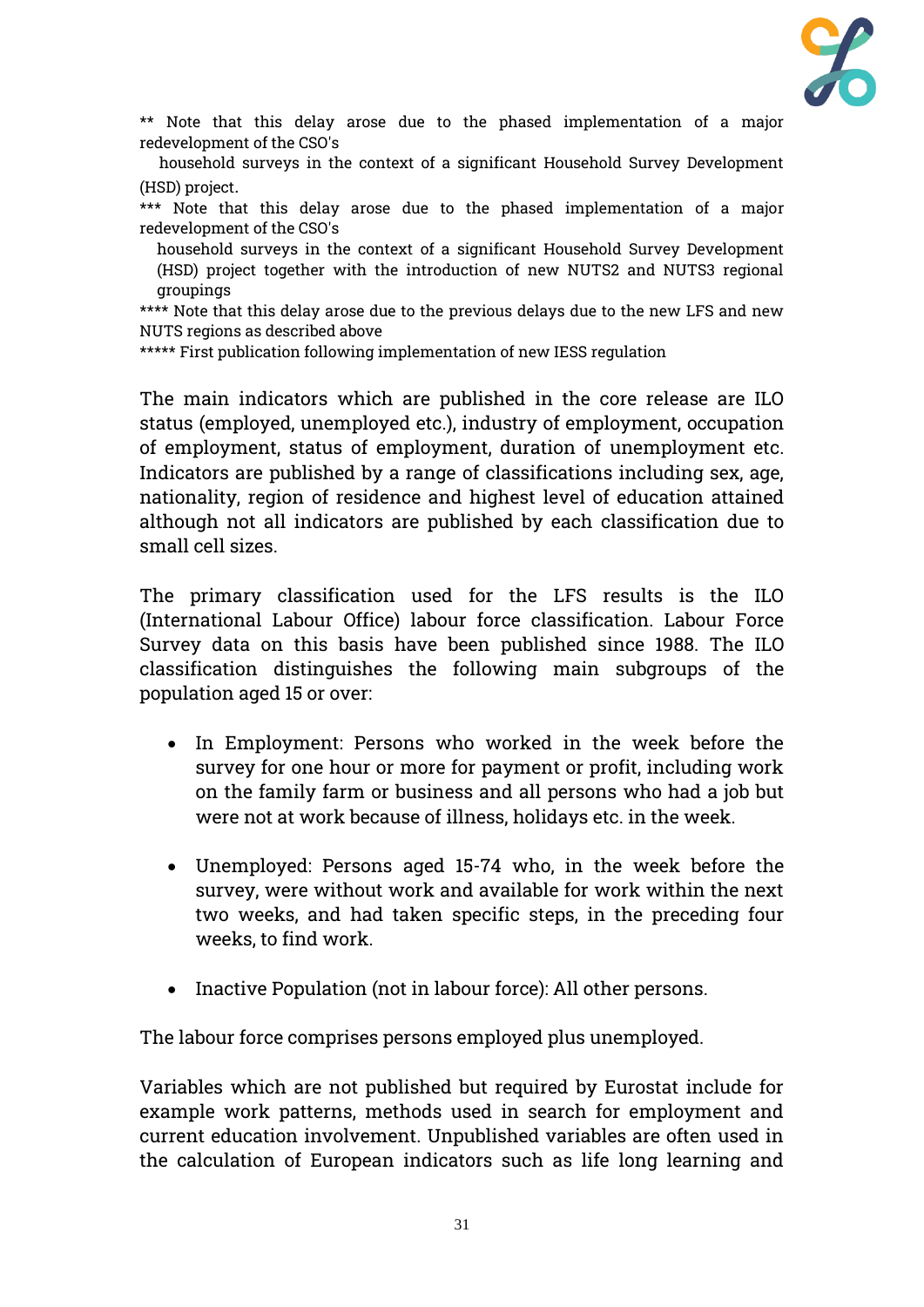

other education related matters. Such additional variables are provided by the Labour Market Analysis unit in ad-hoc data requests etc.

The LFS publications can be found on the CSO website

<http://www.cso.ie/en/statistics/labourmarket/>

# **5.4 Coherence**

Coherence checks are regularly carried out with auxiliary sources – for example other CSO publications/releases such as Census of Population, Live Register, Retail Sales and external sources such as taxation trends, redundancy information etc. The following section illustrates details on coherence between the Labour Force Survey and Census of Population in relation to Labour Force and Unemployment rates.

# **5.4.1 Labour force rate and unemployment rate differences between the Labour Force Survey (LFS) and Census 2016**

The following table illustrates the differences in rates calculated between the census in 2011 and 2016 and the corresponding LFS quarterly results.

| Rate              | <b>Census (PES)</b> |         | LFS (PES) |                     | LFS (ILO) |         |
|-------------------|---------------------|---------|-----------|---------------------|-----------|---------|
|                   | 02 2011             | 02 2016 | Q2 2011   | O <sub>2</sub> 2016 | 02 2011   | 02 2016 |
| Labour Force rate | 61.9                | 61.4    | 61.5      | 60.5                | 62.3      | 62.6    |
| Unemployment rate | 10.0                | 12.9    | 16.9      | 10.3                | 15.3      | 9.1     |

One of the main reasons for the differences is that the LFS uses the International Labour Organisation (ILO) classification, which is based on a wider range of questions than used in the census to identify economic status. Under the ILO criteria, employment status is defined as follows:

# **In Employment:**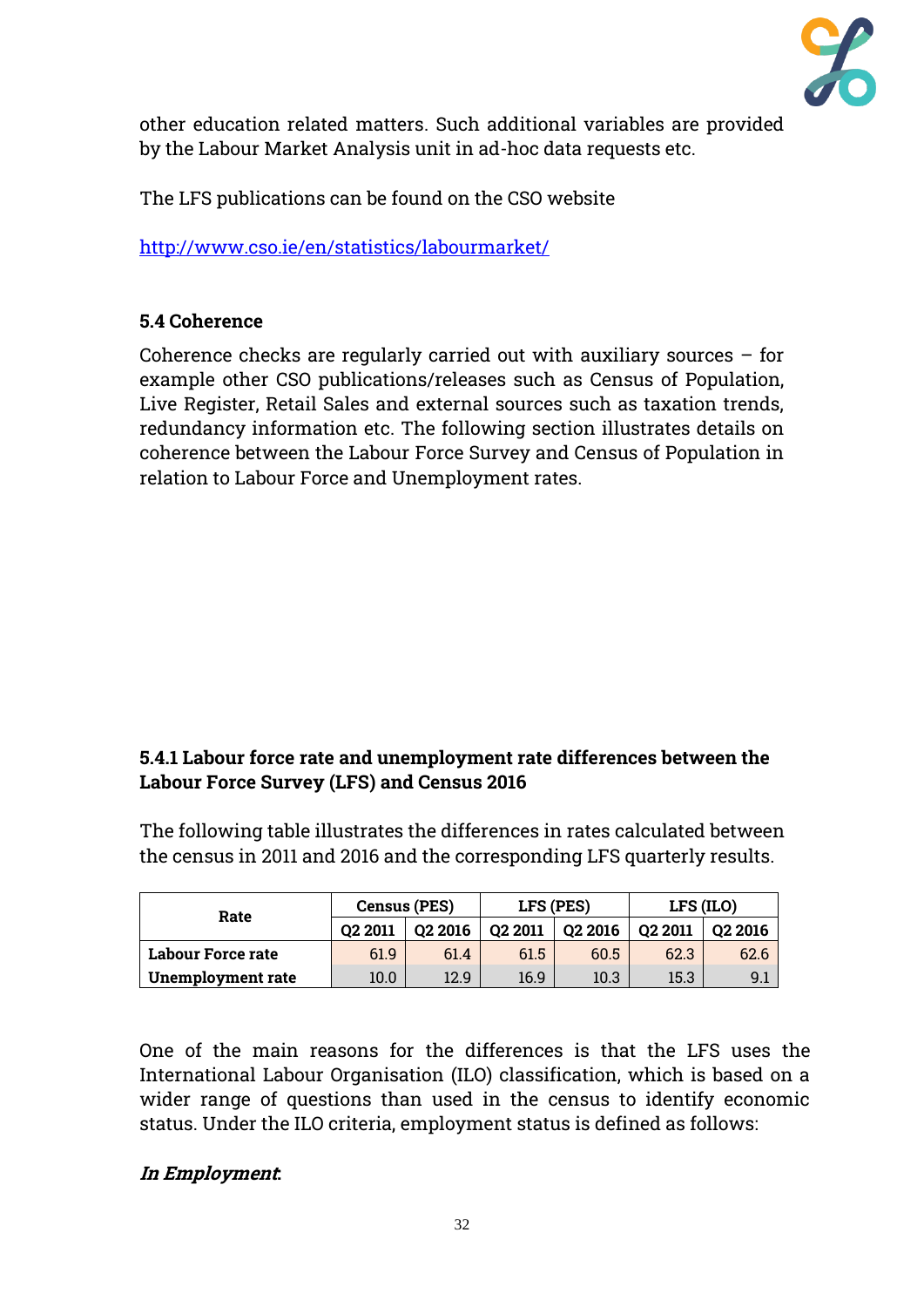

Persons who worked in the week before the survey for one hour or more for payment or profit, including work on the family farm or business and all persons who had a job but were not at work because of illness, holidays etc. in the week

# **Unemployed:**

Persons who, in the week before the survey, were without work and available for work within the next two weeks, and had taken specific steps, in the preceding four weeks, to find work.

### **Inactive Population (not in labour force**):

All other persons

In contrast the census uses a self-declared Principal Economic Status (PES) question based on eight tick options.

| How would you describe your present principal<br>status?<br>Mark one box only                                                                                                                                                                            |  |  |  |  |
|----------------------------------------------------------------------------------------------------------------------------------------------------------------------------------------------------------------------------------------------------------|--|--|--|--|
| 1 Working for payment or profit<br>2 Looking for first regular job<br>3 Unemployed<br>4 Student or pupil<br>5 Looking after home/family<br>6 Retired from employment<br>7 Unable to work due to permanent sickness or<br>disability<br>8 Other, write in |  |  |  |  |

Furthermore, the census form is completed by a responsible adult in each household throughout the State in respect of everyone present in the household on Census Night, while the LFS is by face to face or telephone interview.

The census relates to the *defacto* population at the time of the census (enumeration of entire population where they were on census night) while the LFS covers persons *usually resident* in Ireland in a sample survey.

Coherence checks will continue to ensure differences in rates do not fluctuate as the contrasts have been relatively consistent over time for recent censuses and LFS findings.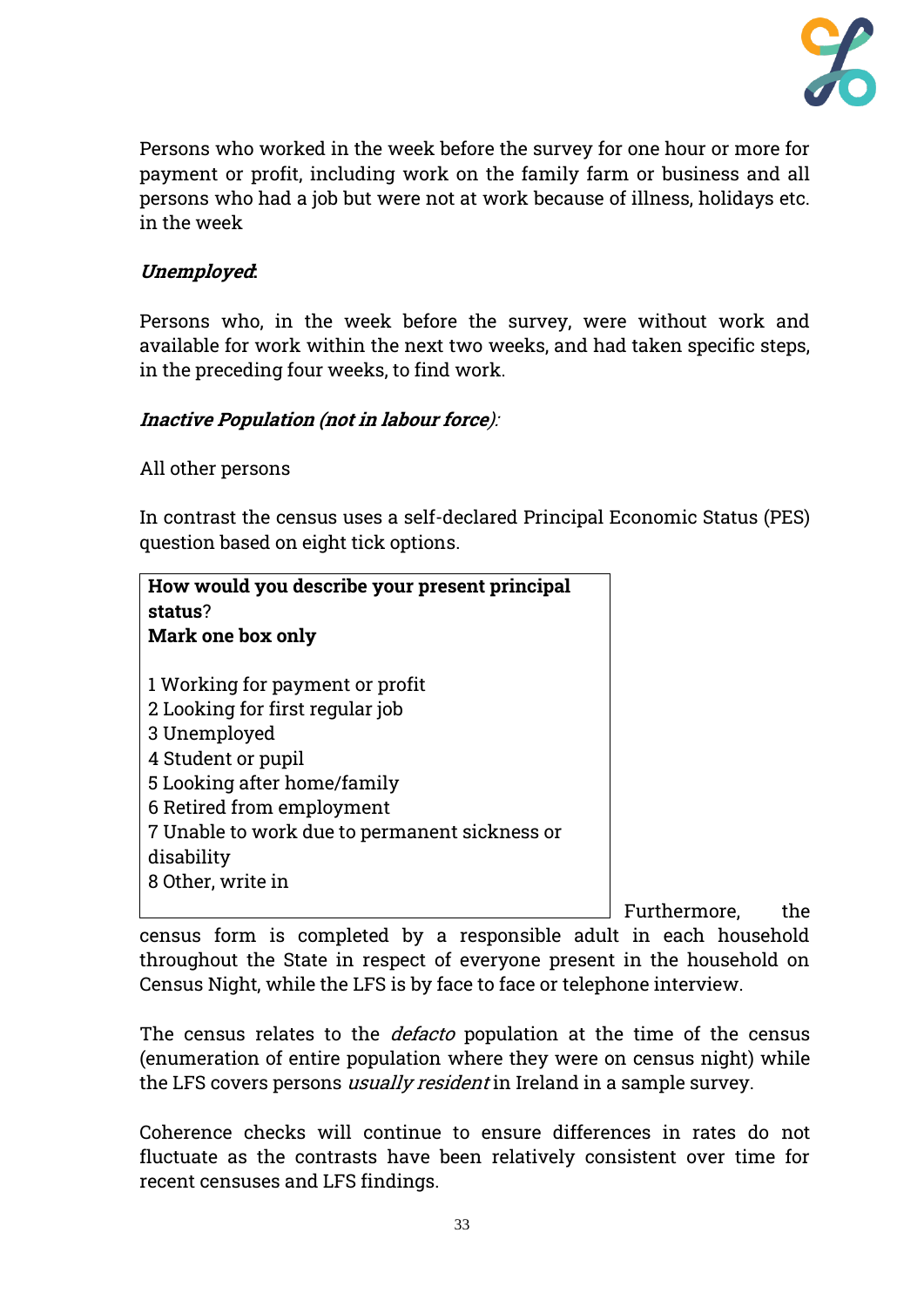

# **5.5 Comparability**

To ensure comparability with other official statistics, standard classifications are used for LFS estimates (e.g. NACE Rev 2 for industry, UK SOC 2010 for occupation). The classifications used are in the main set by EU regulation.

The classification of industrial activity changed from NACE Rev 1.1 to NACE Rev 2. from Q1 2009. The classification used for occupation coding changed from UK SOC 90 to UK SOC 2010 in Q1 2011. In the main these changes were required due to changes in the applicable EU regulation. To facilitate users, the CSO back-casted industrial coding data to Q1 1998 and back-casted occupation coding data to Q1 2007.

The LFS is undertaken on a calendar basis which was first adopted in the QNHS from Q1 2009 as described under section 2.5 above and section 5.6.2 below. All data from Q4 1997 onwards was revised to calendar quarter data and results are available on the website. Again, this ensures greater comparability with other quarterly data which is typically compiled on a calendar quarter basis (for example quarterly national accounts). A note on the changeover to NACE Rev. 2 and the introduction of calendar quarters is available on the CSO website in the labour market releases and publications section.

[http://www.cso.ie/en/media/csoie/qnhs/documents/calendar/suppleme](http://www.cso.ie/en/media/csoie/qnhs/documents/calendar/supplementarynote.pdf) [ntarynote.pdf](http://www.cso.ie/en/media/csoie/qnhs/documents/calendar/supplementarynote.pdf)

Up to and including Q1 2006 the annual population estimates have been calculated using the de facto definition of population (i.e. all persons present in the state). From Q2 2006 onwards a new concept of usual residence was implemented, i.e. all persons usually resident and present in the state plus absent persons who are usually resident in Ireland but temporarily away from home and outside the state. This again ensures comparability with other demographic statistics where usual residence is taken as the most appropriate population definition. In 2008 revisions were produced to implement this change in methodology (see section 5.6.2).

# **5.6 Accessibility and Clarity**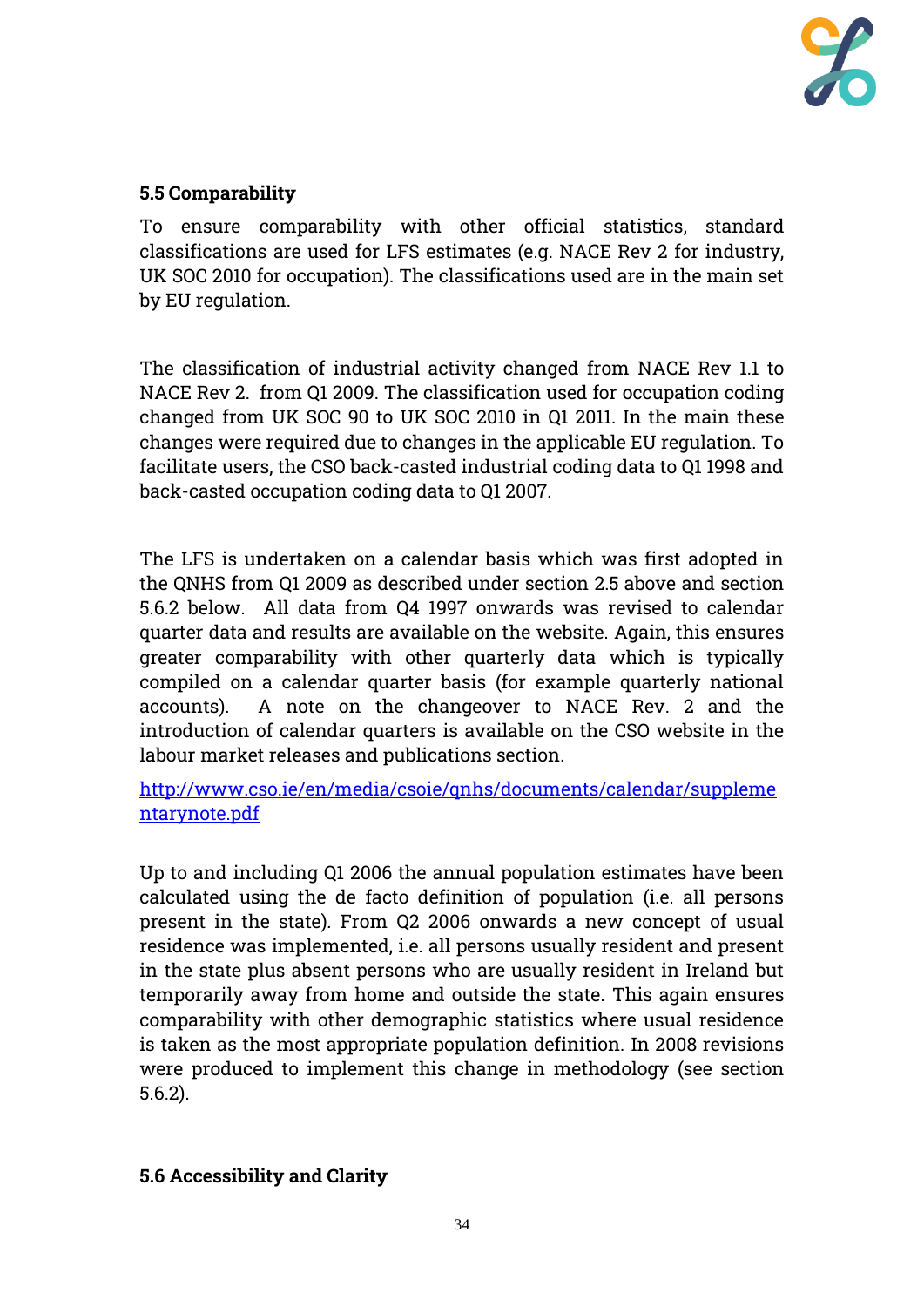

### **5.6.1 Assistance to Users, Special Analyses**

All publications are available on the CSO website. Information on methodology is also available at the following link

<http://www.cso.ie/en/methods/labourmarket/labourforcesurvey/>

The background notes on the publication provide some detail on the survey.

For the core LFS publication, a press conference is held every quarter to facilitate greater understanding by users and commentators of the data or seek further clarification.

Ad-hoc analysis can also be produced on request.

Anonymised microdata (for all calendar quarters) is made available to researchers via the Irish Social Science Data Archive (ISSDA). Such data is accessible by researchers applying directly to the ISSDA.

For further information see:

<http://www.ucd.ie/issda/>

Access to a Research Microdata Files (RMFs) can be requested from the CSO under the CSO's microdata access policy. Extensive use is made of this facility by the research community.

For further information see:

[http://www.cso.ie/en/aboutus/lgdp/csodatapolicies/dataforresearchers/researchmicrod](http://www.cso.ie/en/aboutus/lgdp/csodatapolicies/dataforresearchers/researchmicrodatafilesrmfs/) [atafilesrmfs/.](http://www.cso.ie/en/aboutus/lgdp/csodatapolicies/dataforresearchers/researchmicrodatafilesrmfs/)

#### **5.6.2 Revisions**

The most recent revisions to the LFS data series were carried out following the 2016 Census of Population. New population estimates were calculated on a quarterly basis using the 2016 Census of Population figures as a base. These new population estimates were then used as a new grossing frame for the quarterly LFS (formerly QNHS) data and as a result, the estimates previously published were revised to take account of these new grossing frames for each quarter. This work was completed in 2018 and results for the entire new set of data are issued with the publication of result for Q3 2016 on 16<sup>th</sup> January 2018

Inter-censal revisions of the type described above are completed every 5 years after each Census of Population.

#### **5.6.3 Publications**

#### **5.6.3.1 Releases, Regular Publications**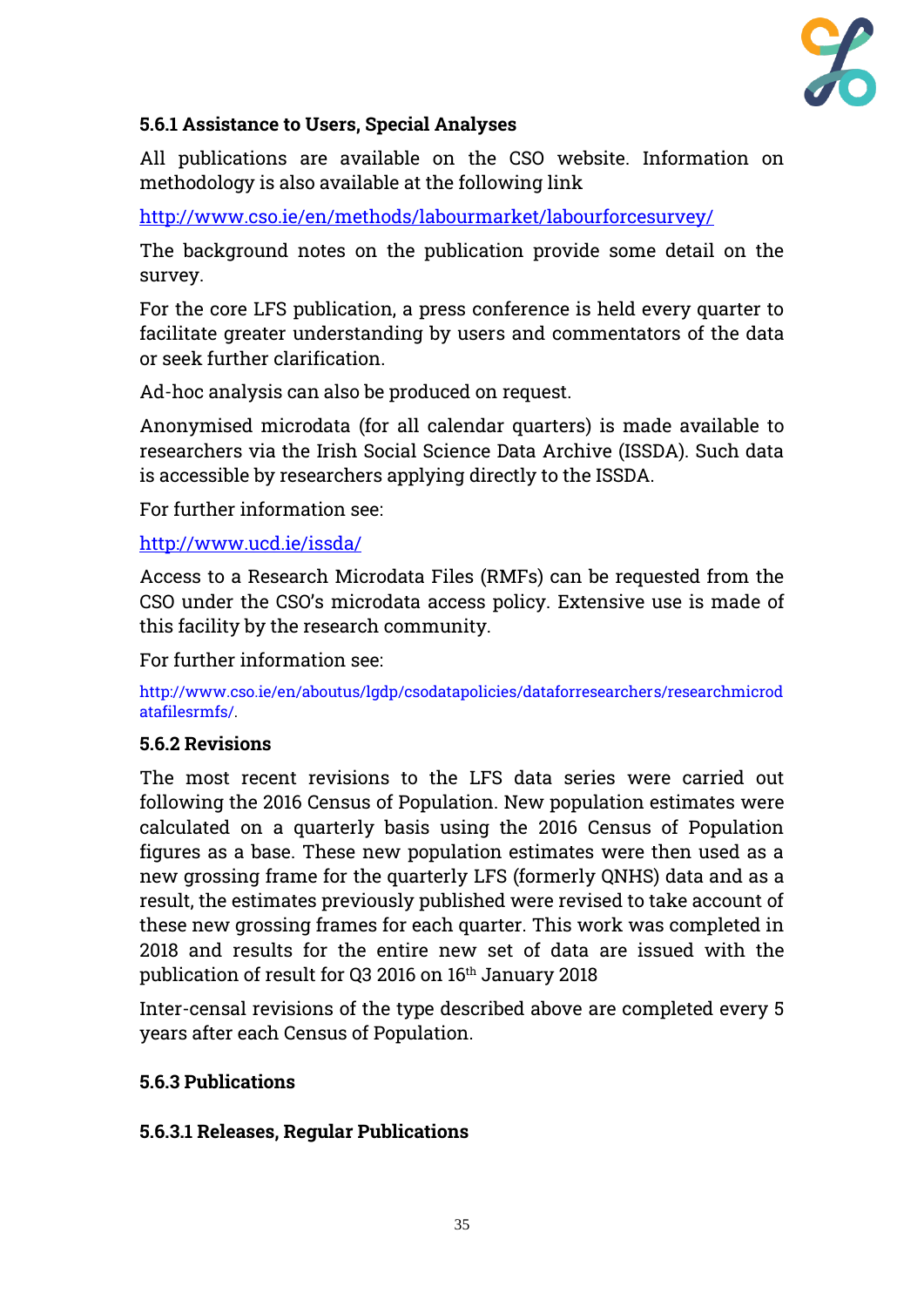

LFS main labour market estimates are published every quarter with a target release data of T+56 days. In addition, LFS quarterly releases, modules are published on an ad hoc basis. Further information regarding these modules is available from this link:

[http://www.cso.ie/en/qnhs/releasesandpublications/qnhs](http://www.cso.ie/en/qnhs/releasesandpublications/qnhs-specialmodules/)[specialmodules/](http://www.cso.ie/en/qnhs/releasesandpublications/qnhs-specialmodules/)

# **5.6.3.2 Statistical Reports**

LFS contributes data to several statistical releases in the office such as Men and Women in Ireland, Measuring Ireland's Progress, the CSO Yearbook etc.

#### **5.6.3.3 Internet**

All LFS releases are available on the CSO website in electronic release format. In addition, data is made available via the CSO's main databank dissemination tool and is also hosted on the CSO website in Excel format:

Releases and publications

<http://www.cso.ie/en/statistics/labourmarket/>

Databank dissemination

<data.cso.ie/product/lfs>

# **5.6.4 Confidentiality**

The confidentiality of all information provided to the CSO by individual respondents is guaranteed by law under the 1993 Statistics Acts. All CSO office, field personnel and dedicated call centre personnel become "Officers of Statistics" on appointment and are liable to penalties under this Act if they divulge confidential information to any outside person or body.

Extreme precautions are taken to ensure that there are no violations of this principle throughout the survey process. The laptops used by field staff in the data collection process are encrypted and contain several layers of password protection. Data collected each day is transferred to the CSO using a secure encrypted tunnel. There is a dedicated area in the call centre for LFS interviewing and access to this area is restricted those who have been appointed as Officers of Statistics for the LFS. There is a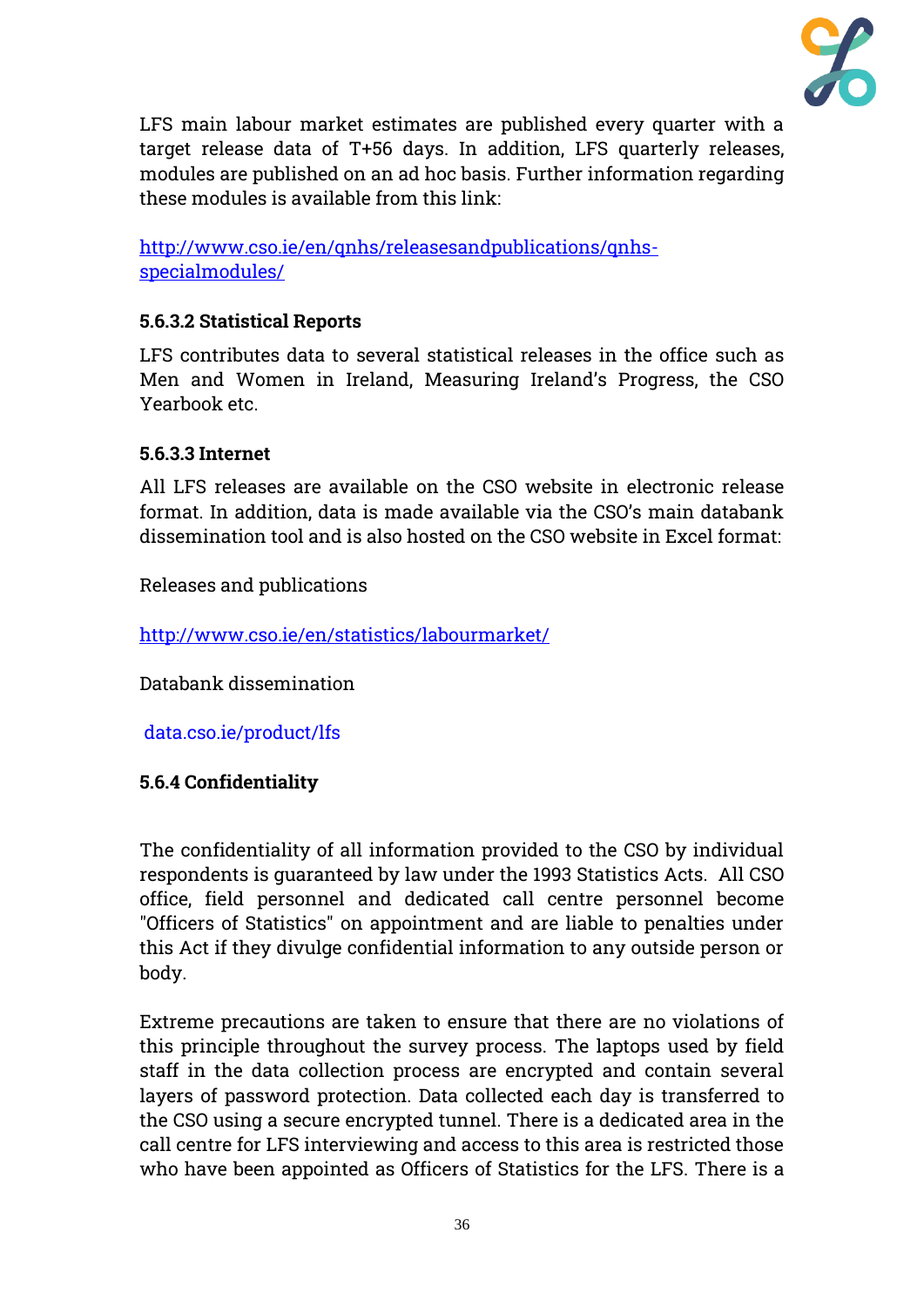

dedicated server at the call centre to administer the LFS and all computers used for the LFS at this centre are password protected. Each night, the data collected that day is collated into a single zip file, encrypted and password protected. The file is then uploaded to a secure Secure File Transfer Protocal (SFTP) site at the dedicated call centre. This CSO then extracts this zip file to a secure CSO location for processing.

Data is only published in aggregate form and care is taken to ensure that the data are aggregated to avoid the indirect identification of respondents. Confidentiality is also ensured within the anonymised microdata by using coded variables instead of original values for key characteristics. For example, age groupings are provided instead of single year of age.